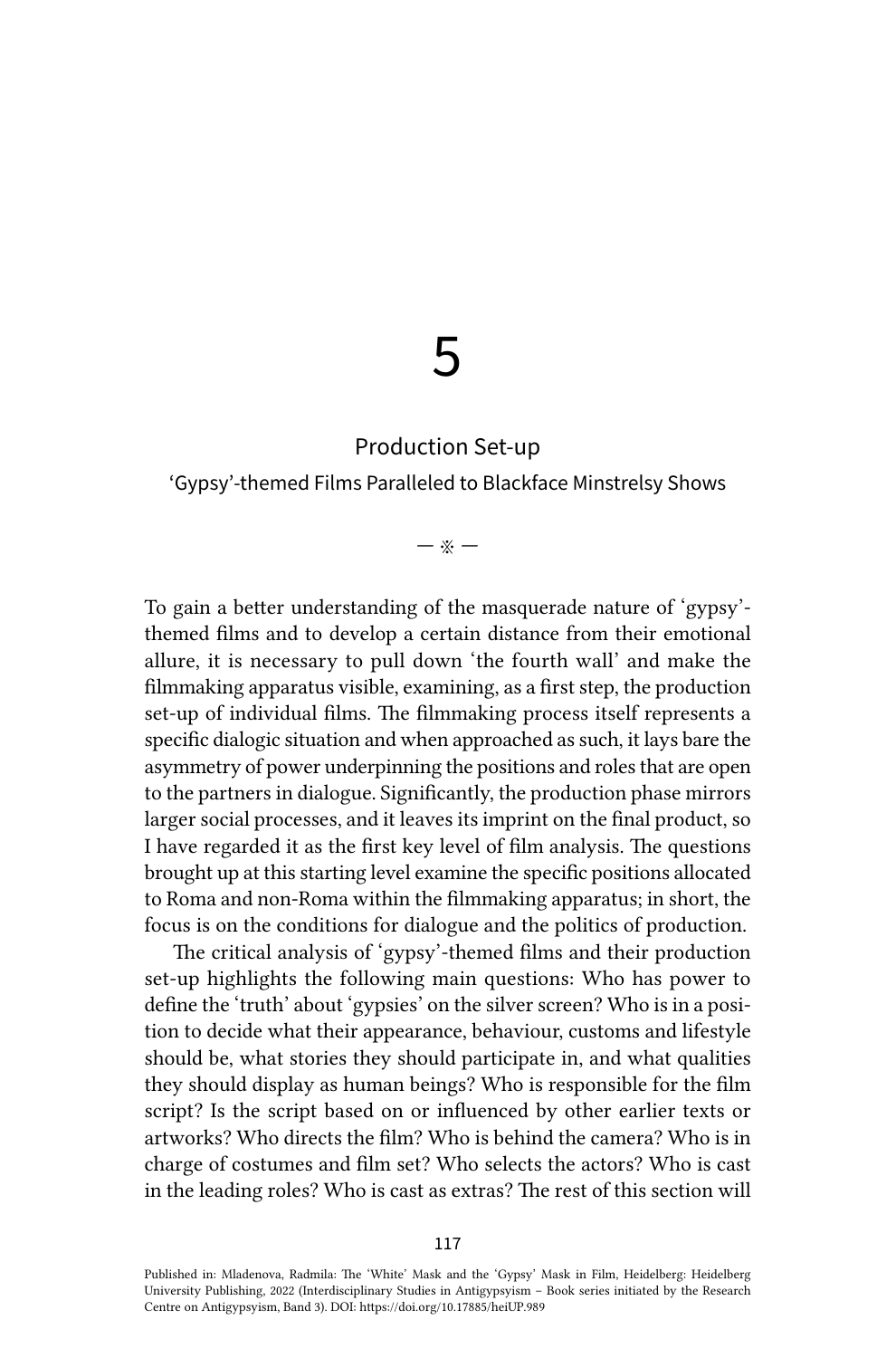attempt to provide an answer to these questions, by referring to the dozens of prototypical 'gypsy'-themed films listed in the film corpus. Evidence is often presented in the form of long, somewhat cumbersome lists of names, but, as in the earlier sections, the aim is to expose both the inherent asymmetry in the power relations and the one-directional dialogic exchange between the dominant national culture and the Roma minority at the stage of film production in their pan-European and US American dimensions.

To further increase the distance from the overly popular entertainment that 'gypsy'-themed films cater for, I want to draw a parallel between them and blackface minstrel shows and to consider the positions that these two art forms keep open for members of the minority and the majority in the production phase. Even though the history of African Americans in the USA and the history of Roma in Europe are worlds apart, there are certain formal similarities between blackface minstrelsy shows and 'gypsy'-themed films that arise from the specific dialogic situation in which the two minorities find themselves. The parallel to blackface minstrelsy is also meant to furnish the reader with an estranged perspective on 'gypsy'-themed films and their compelling visual appeal.

Greg Palmer's documentary *Vaudeville* (1997) makes a good starting point for a discussion about the politics of production that determines the artistic outcome in blackface minstrel shows. Palmer's film looks at the history of vaudeville, which includes blackface minstrelsy, featuring interviews with performers of the period and a number of rare film clips. One of the film quotes in *Vaudeville*, a sequence from an old black-andwhite film,<sup>69</sup> puts on view the production set-up of blackface minstrelsy from an off-stage perspective. During the 1840s, blackface minstrel shows became "the most popular form of public entertainment in the United States" (Saxton 3–4) and the sequence in question re-creates the story of their "birth". The scene opens with a blond boy, who shouts out jubilantly at the top of his voice, apparently addressing a friend out of frame: "Hey, Skinny, the minstrel show is coming to town!" Next, we are made to witness a chance encounter between a 'white' gentleman and a 'black' man, namely one forced into slavery (Fig. 18). The gentleman has a markedly elegant outfit that includes a top hat, a long, dark coat over a snow-white shirt with frilled cuffs, a white bowtie and a fashionable

<sup>69</sup> The sequence comes from a Vitaphone musical featurette called *Minstrel Days* (1941, Dir. Bobby Connolly).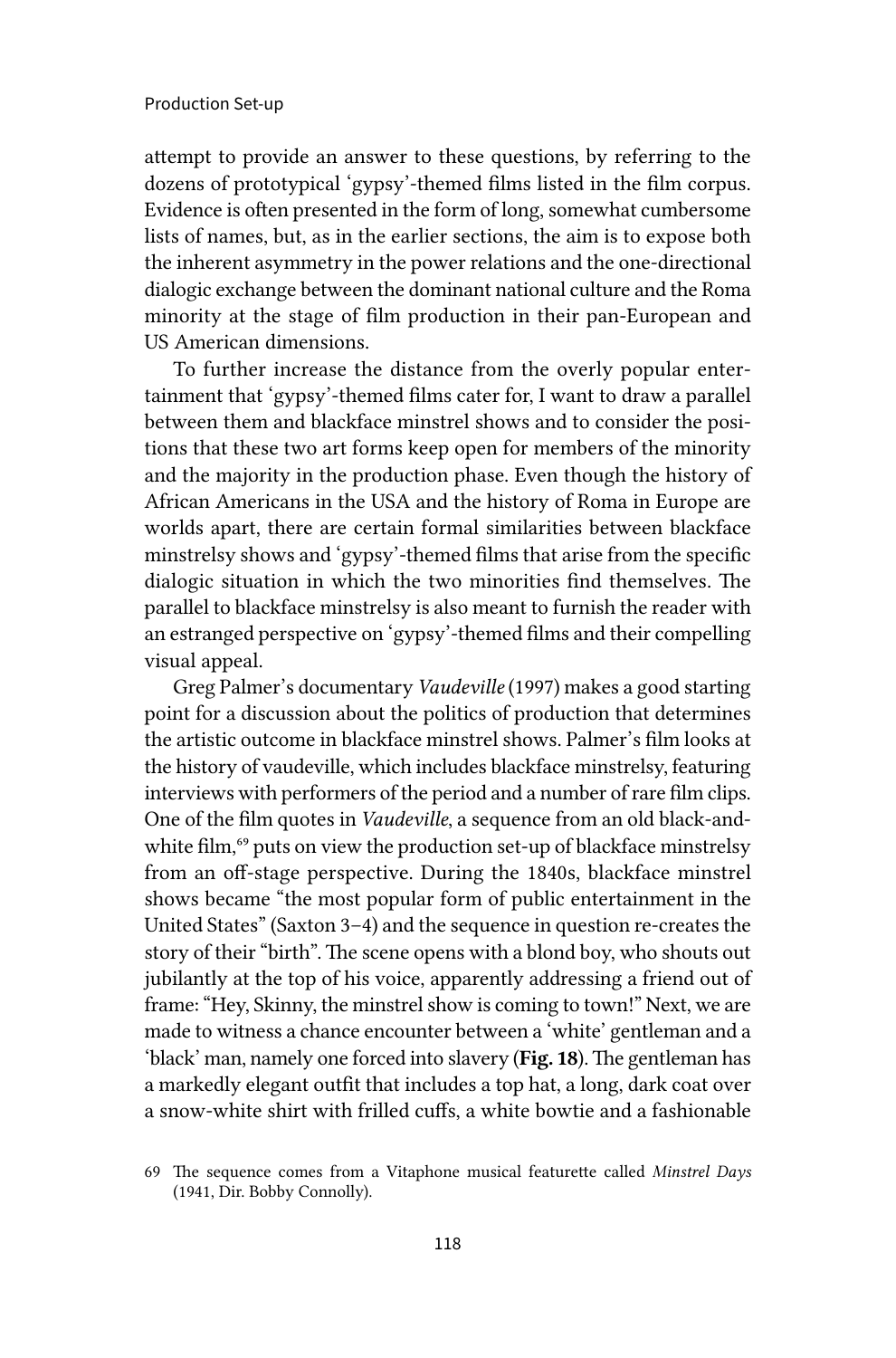'Gypsy'-themed Films Paralleled to Blackface Minstrelsy Shows



Fig. 18. Assembled screenshots from the documentary film *Vaudeville* (1997, Dir. Greg Palmer), a film quote from *Minstrel Days* (1941, Dir. Bobby Connolly) recreating the 'birth' of blackface minstrel shows as a dialogic situation.

walking stick, while the slave is hatless, wearing a shabby, crumpled, dirty-looking whitish jacket over his dark shirt. The gentleman tells the slave that he has an idea and invites him to come half an hour before the show. The slave, overjoyed in a sheepishly subservient manner, asks with disbelief: "You mean, you wanna let me watch up close?", to which the gentleman replies: "Jim Crow, you'll practically be right on the stage." The slave exclaims with excitement and leaves the frame jumping and singing: "Wheel about an' turn about…" The next scene takes up the same song: "Wheel about, an' turn about, an' do jis so,/An' every time I wheel about I jump Jim Crow". This time, however, the song is performed by the gentleman who is on the stage, parodying the slave's song and dance, his face covered in black grease, with grossly exaggerated lips painted in white and with white circles around his eyes. The camera cuts to a close-up of the actual Jim Crow, who is shivering alone in a dark corner by the stage, not in the audience, wrapped in a blanket, mournfully pleading: "Give me back my clothes, please!"

Allegedly, this film sequence recounts the story of Thomas Dartmouth Rice, known as "Daddy" Rice, a 'white' American performer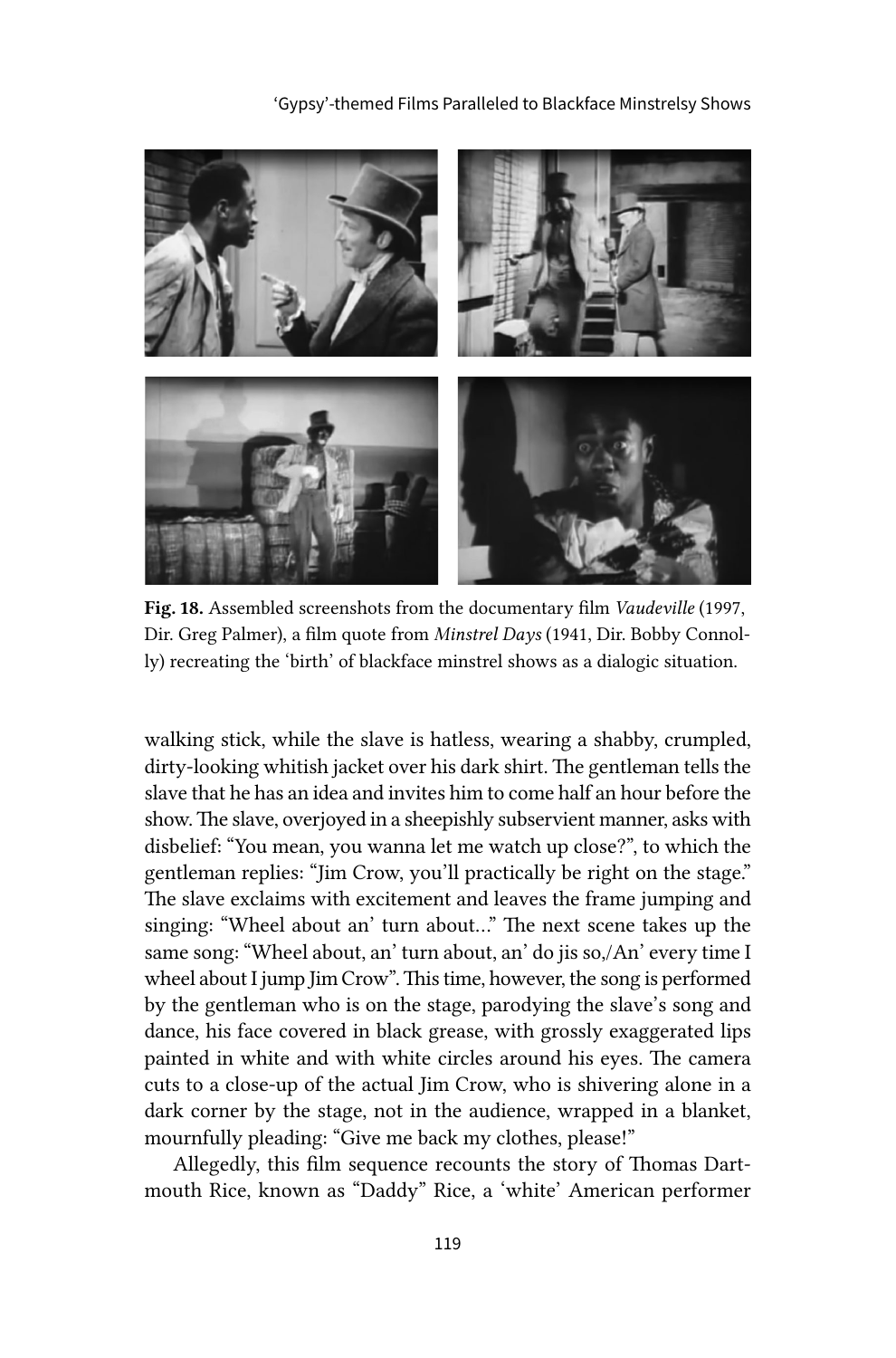who developed the persona of Jim Crow, based on a folk trickster of the same name, and popularised a traditional slave song called "Jump Jim Crow". The song-and-dance routine brought "Daddy" Rice instant success and let to him being dubbed as the "father of American minstrelsy" (Langman 190). I will not delve into the history<sup>70</sup> of blackface minstrelsy here. My intention is rather to consider it as a specific and very prolific matrix that has been used for the production of cultural artworks, and so I regard it not only as an art form with specific content, conventions and function, but also as a dialogic exchange in time that implicates its participants socially, economically, politically and psychologically. I have chosen this particular sequence because it represents, in the words of Eric Lott, "a master text of the racial economy encoded in blackface performance" ("Love and Theft" 24–25).

The off-stage perspective (even though it is fictionally recreated in the quoted film) allows me to identify and examine a number of similarities shared by blackface minstrel shows and 'gypsy'-themed films in terms of production set-up and intended audience, which in turn opens up a new dimension for the critical assessment of 'gypsy'-themed films. The dialogic exchange between "Daddy" Rice and Jim Crow, two individuals who stand for two social/'ethno-racial' groups, is characterised by a complete asymmetry of power and a total lack of dialogue; their asymmetrical non-dialogic relationship can be further elaborated in terms of voice, agency, authorship, subjectivity and 'racial' ideology. The individual who is perceived as 'white' has the active role, dominating public space with his worldview, while the individual who is perceived as 'black' is shunned from public space, stripped of his cultural acquisitions and utterly silenced. It is "Daddy" Rice who runs the show and by extension public life. He has the power to decide who can participate in it and who has to stay out, how to present himself on the stage, and how to fashion Jim Crow for the audience, wielding his monopoly over the power of definition to serve his professional, social, economic and political interests. A crucial and somewhat paradoxical

<sup>70</sup> Paying close attention to the first three decades of minstrelsy (ca. 1845 to 1875), Alexander Saxton examines the ideological significance of blackface minstrelsy shows, calling them an important element of the "American experience" (4). His focus is on the ideological product that results from the infusion of specific social content (the city, the frontier, the Old South) into the dehumanising form of blackface. By propagating the plantation myth – that was brought to perfection in defence of slavery – and idealising the South, blackface minstrelsy reinforced the politics of Jacksonian and neo-Jacksonian democracy and its three cornerstone values: nationalism, egalitarianism and white supremacy.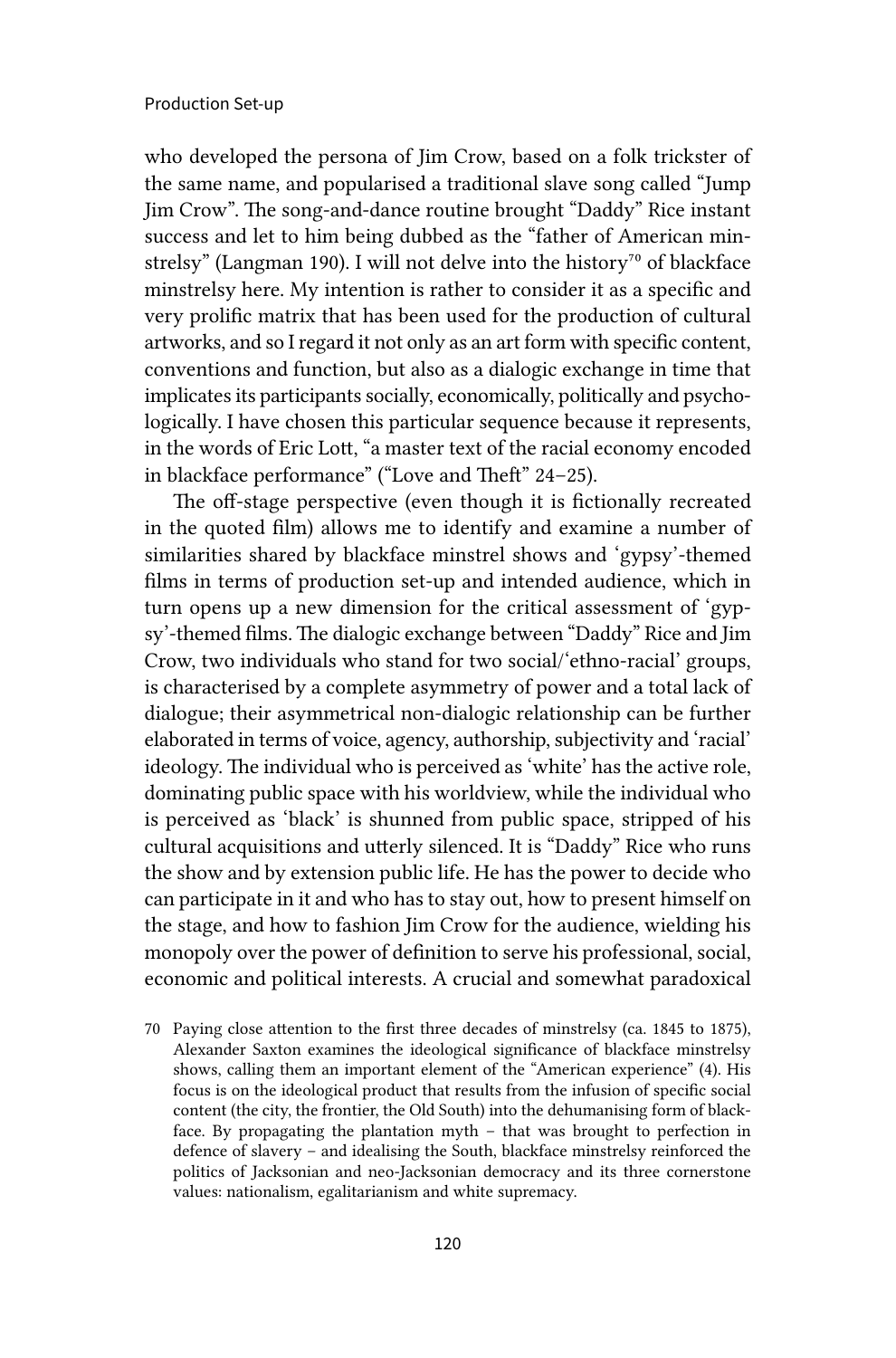element is that he can appropriate Jim Crow's skin colour, clothes and cultural products (song, dance, etc.) and exploit them for his own self-expression and career advancement.<sup>71</sup> This dehumanising allocation of roles is compellingly summarised by Alexander Saxton:

Blackface performers were like puppets operated by a white puppet-master. Their physical appearance proclaimed their non-humanity; yet they could be manipulated not only to mock themselves, but also to act like human beings. They expressed human emotions such as joy and grief, love, fear, longing. The white audience then identified with the emotions, admired the skill of the puppeteer, even sympathized laughingly with the hopeless aspiration of the puppets to become human, and at the same time feasted on the assurance that they could not do so. Blackface minstrelsy's dominance of popular entertainment amounted to half a century of inurement to the uses of white supremacy. (27)

The quoted film sequence also shows that the power asymmetry in this non-dialogic exchange is perceived not only in social terms (class) and represented in the film on the level of clothes, but also in biological terms ('race') and marked on the level of skin colour. The coding of skin colour in artworks, such as vaudeville or film, is hardly an innocent act that, say, aims at an accurate rendition of skin pigmentation, but rather a visual cue, a representational shortcut that attributes the 'white' or the 'black' position to bodies caught in this power asymmetry. In the context of 'gypsy'-themed films, skin-colour coding also has crucial and far-reaching implications: although Roma are phenotypically as diverse as most European ethnicities and often practically indistinguishable from representatives of the dominant national culture, they are, notably, the only European minority nowadays that is persistently and unfailingly represented in European and North American literature, photography,

71 In "Love and Theft: The Racial Unconscious of Blackface Minstrelsy", Eric Lott opens up the discussion by quoting a similar hypothetical narrative of the minstrelsy's origins, namely the 1867 *Atlantic Monthly* article about T.D. Rice's first blackface performance in Pittsburgh, around 1830. Claiming that this account is "a master text of the racial economy encoded in blackface performance", Lott proceeds to analyse blackface minstrelsy along the lines of property and sexuality (24–25). In his view, this nineteenth-century art form expressed the 'white' fascination with commodified 'black' bodies and was aimed at constructing, staging and policing the boundary between 'white' and 'black' American cultures.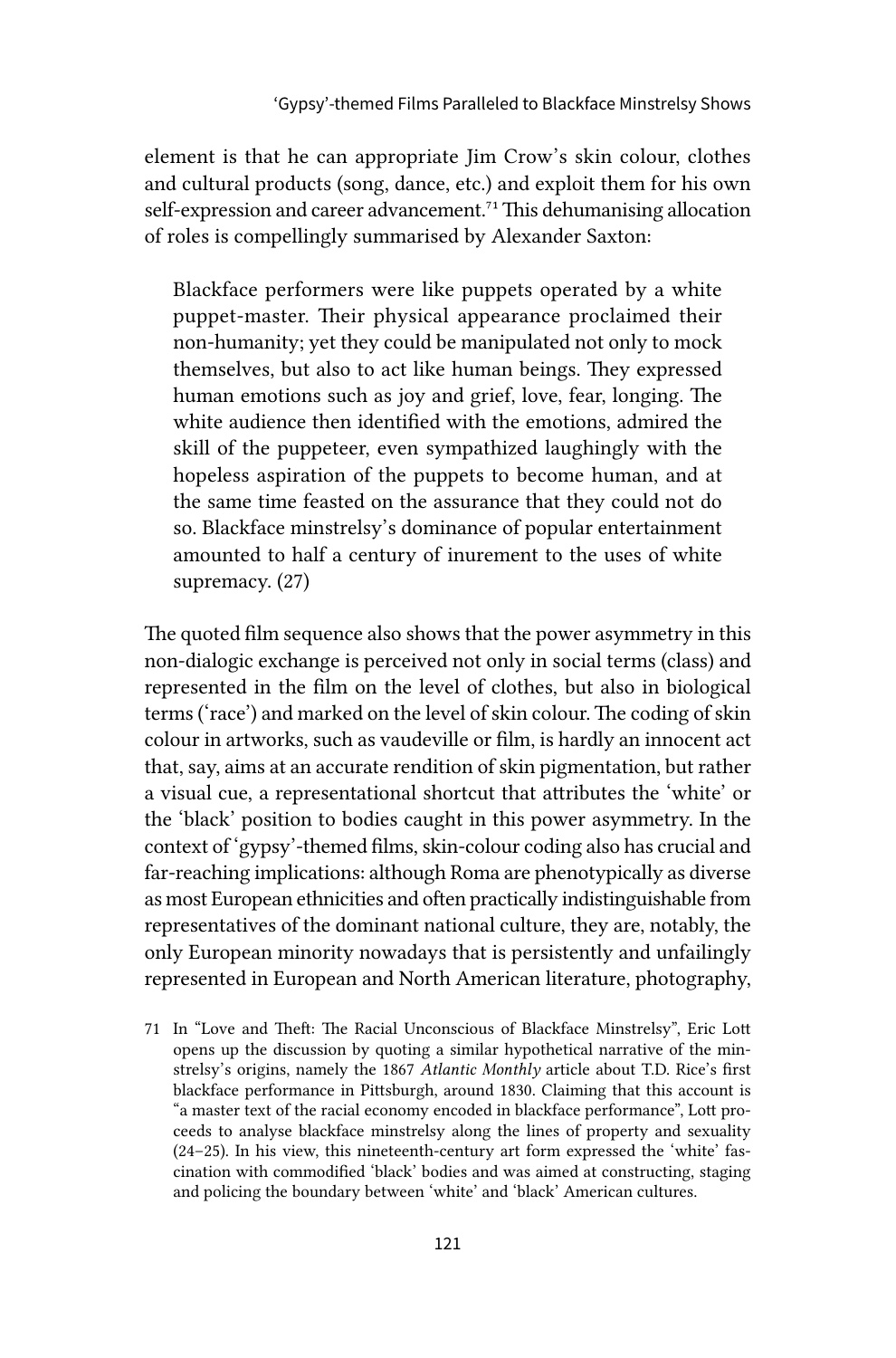painting and film as 'black'/'non-white', which is the quickest way – in visual terms – to disavow their national belonging and to de-Europeanise them. Both blackface minstrel shows and 'gypsy'-themed films are among the key instruments used for constructing, (re)defining and authenticating national (= 'white') identity within the European and North American cultural realm, where the component 'whiteness' is the lowest common denominator that ensures social cohesion.

## 5.1 Film Directors of 'Gypsy'-themed Films

Coming back to the leading questions in this section, it is worth comparing the production set-up of minstrelsy shows with that of 'gypsy'-themed films by noting how the positions of "Daddy" Rice and of Jim Crow are filled in the production framework of 'gypsy'-themed films. A simple substitution exercise reveals that the role of "Daddy" Rice, the show's mastermind, is taken up not by one artist but by a group of different professionals: the film director, the scriptwriter and the lead actor(s), etc. The corpus filmography provides detailed information on the filmmaking crew of each film that is relevant here, but still, to lend concreteness to the discussion, I have listed in Annex III some of the more prominent film directors, artists like Lewin Fitzhamon, D.W. Griffith, Emir Kusturica, Emil Loteanu, Aleksandar Petrović and Nicholas Ray: all in all, thirty-four names.

It goes without saying that all of these film directors, who are also often in charge of the film script, are non-Roma, that is, they relay the respective dominant national culture in Europe or in the United States and as such are perceived and self-perceive as 'white'. One conspicuous fact is that D.W. Griffith, the Father of Film, discovered his filmmaking talent with the 'gypsy' theme, as was mentioned above (see Section 3.1.1). Another notable occurrence is that 'gypsy'-themed films often facilitate the debut or mark a high point of the directors' and/or artists' career graph, as the various examples demonstrate. It is also thought-provoking that a number of film directors who come from countries perceived as peripheral to the West have gained international acclaim through the 'gypsy' theme. The most remarkable career leaps have been made by the Serbian directors Aleksandar Petrović and Emir Kusturica, and by the Moldavian filmmaker Emil Loteanu.

At this point, we should be reminded of the all-powerful position of the film director and the fact that Roma lay actors and/or extras often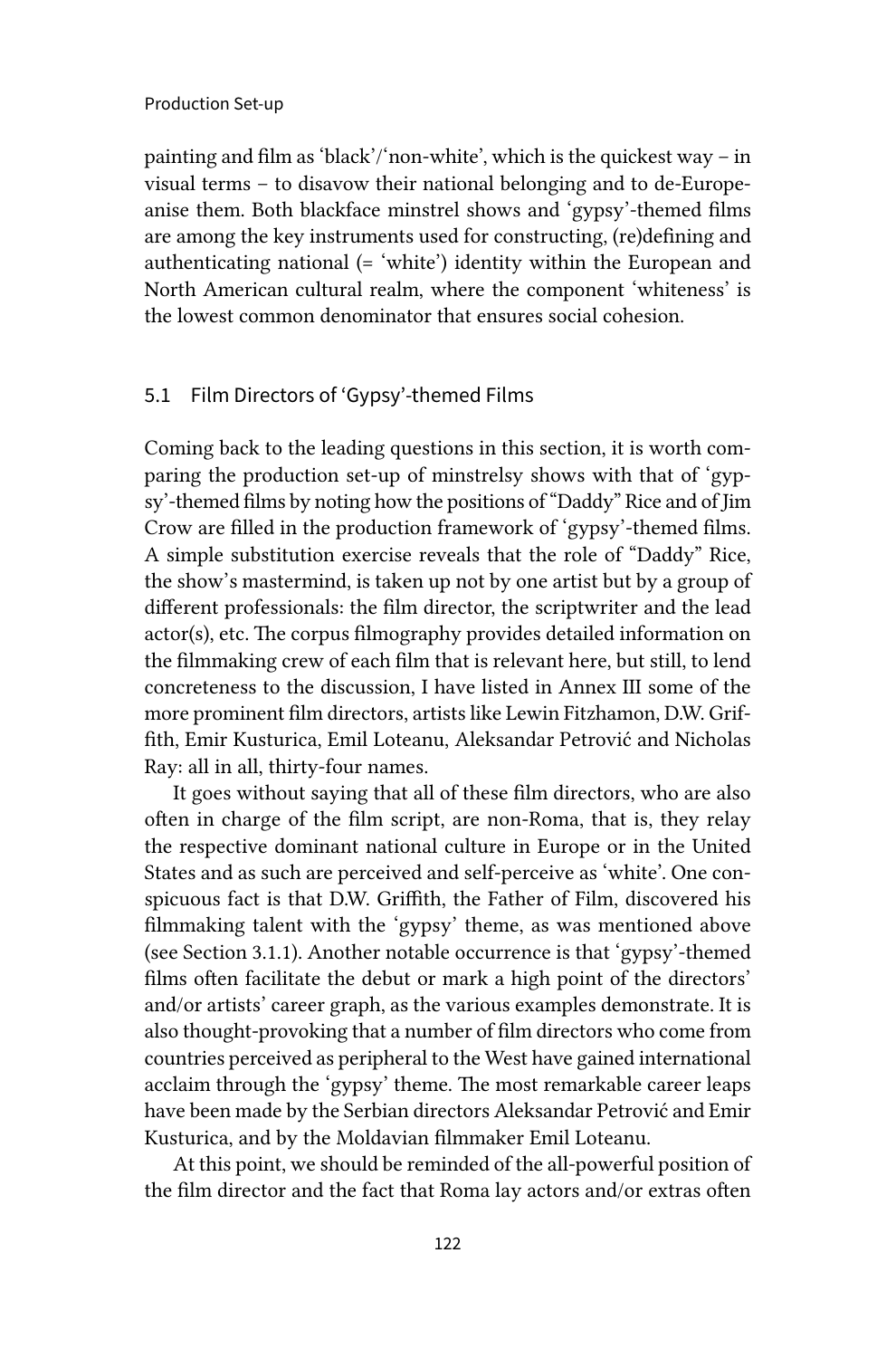have to perform under duress. Rachel Morley's critical and meticulously researched analysis of the female figure of the 'gypsy' dancer in early Russian cinema provides an illuminating piece of evidence as to the manner in which filmmakers approached Roma non-professional actors:

Although some details of plot are clearly obscured in the extant print of the film, it is nevertheless obvious that *Drama in a Gypsy Camp Near Moscow* offers a highly stylised and conventional representation of the Gypsies and of gender relations among them. Indeed, the Gypsies' self-conscious awareness of the camera and their obvious discomfort at being filmed remind the viewer that although the people we see on the screen are ethnically real Gypsies, here they are nevertheless playing at being Gypsies; they are not enacting scenes from their everyday lives, but performing, for the benefit of the camera, stereotypical "Gypsy" roles invented by the (non-Gypsy) scriptwriter. As Khanzhonkov recalled: "[t]he gypsies were terrorised by the camera. Siversen only had to turn the handle for the gypsies' face to 'freeze' with terror. […] they squinted at the camera in horror". Moreover, the Gypsies chosen to "star" in the film were selected for their conformity to stereotype, as Khanzhonkov himself acknowledged. (114; see also Tsivian 48)

Vladimir Siversen shot *Drama in a Gypsy Camp Near Moscow* in 1908, and apparently not much has changed over the years, for almost a hundred years later, in an interview for *IndieWire*, Emir Kusturica gives a straightforward account of his coercive style of filmmaking. The director openly admits to using intimidation as a special tactic for working with his Roma non-professional cast:

# iW: Were there any times in *Black Cat, White Cat* where you were losing that fight?

Kusturica: It's incredible, because if you want to do it like this, even if it doesn't look complicated, you have to engage the Gypsies with all possible means. From time to time, you have to do it like the way Madeleine Albright is doing all around the world. One day, I threaten the Gypsies, the other day, I was their best friend. To be a director of these things, it's not just necessary to be talented, it's more necessary to be endurable, and to make them – even if they are not ready – to make them do something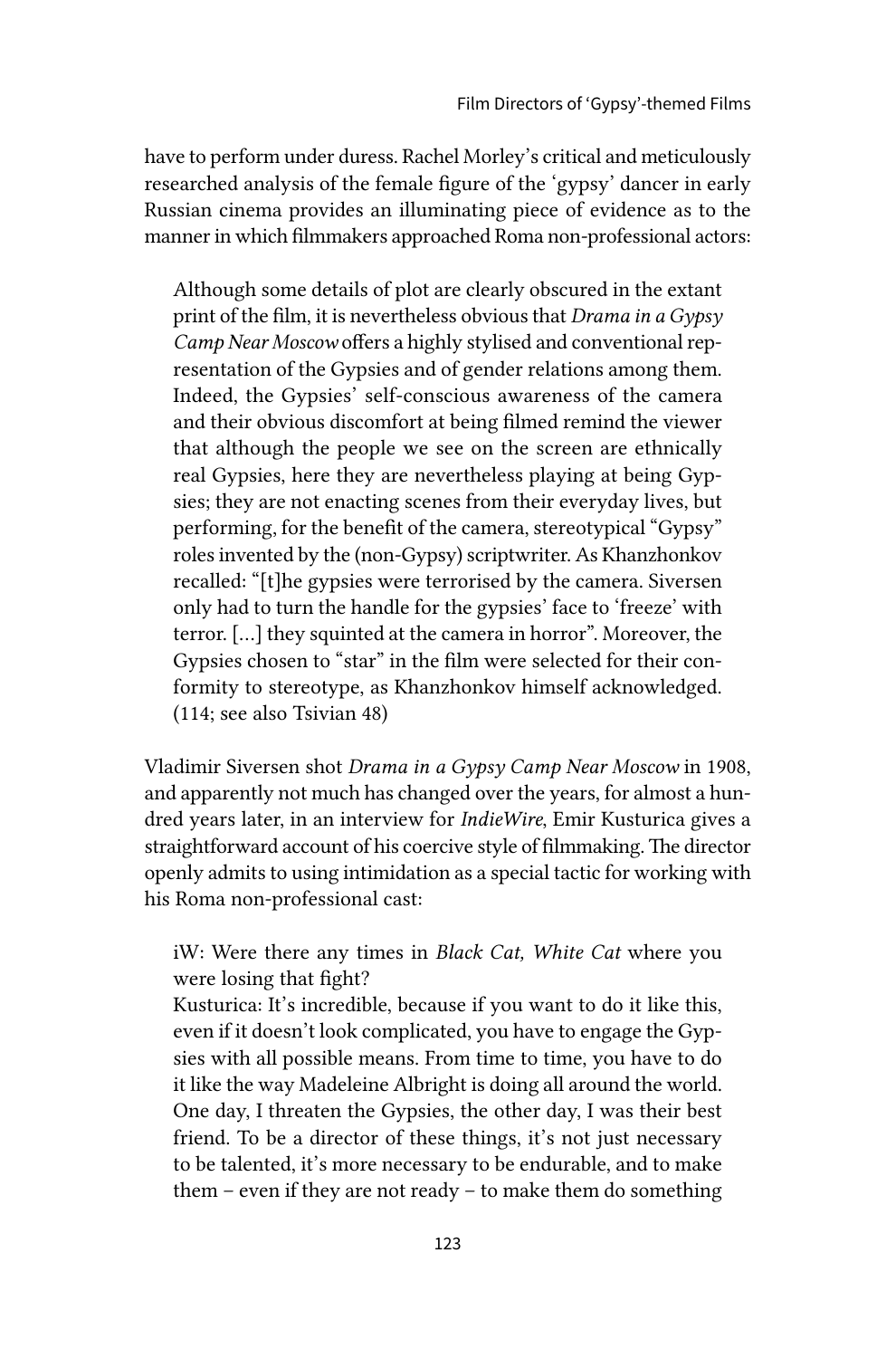you want them to do. That is also the pattern of auteur cinema that does not exist anymore. In my case, because it's a territory that's out of sight of the studios, I can still finance and find the money to make these types of films which have an elegance of expression in what happens in front of the lens, and at the same time have a taste of underground films. (Kaufman)

Well aware of his all-powerful position as a film director, Kusturica aptly compares his role to that of Madeleine Albright, the US Secretary of State under President Bill Clinton, who stirred up many a controversy with statements condoning use of force. In his words, the filmmaker deems it justified to make use of his positional, symbolic and financial power to coerce the Roma extras to fit into roles that are imagined by him. At the same time, his film benefits from the fact that the mere presence of Roma cast is interpreted as evidence that asserts the truth conveyed by their screen images. In other words, the pro-filmic existence of Roma is 'hijacked', reduced to an artistic surface and forcefully shaped to meet the needs of the filmmaker's imagination.72 To get one thing straight, Kusturica's auteur style is not problematic in itself, but it poses a serious ethical problem when we take into account the fact that his 'gypsy'-themed films parade themselves and, for that matter, are generally decoded as truthful cinematic portrayals of the Roma minority.

The cultural silencing of the Roma minority becomes even more obvious, and disturbingly so, when we compare the number and the authority of European and North American filmmakers to that of Roma directors (that is to say, film directors who self-perceive and openly position themselves as Roma)<sup>73</sup> who have created representations of 'gypsy'/Roma lifestyle and have made use of 'gypsy' figures and motifs in their fiction films. To my knowledge, there are only a couple of Roma directors who have produced feature-length fiction films with a

- 72 The anthropologist Alaina Lemon gives a detailed description of a similar filmmaking practice. In the 1990s, she observed a Russian director who employed actors from the Romani Theatre Romen to shoot a film about 'gypsies'. Intent on staging the "paradox of modern Gypsies", the director made use of Romani practices but imposed his own meaning onto them, projecting conflict among 'gypsies' where differences among Roma did not exist (159–165).
- 73 A continuously updated list of Roma filmmakers and their works, predominantly documentaries, can be found at the websites *Roma Cinema Resource Center* (romacinema.org) and the Film Section of *RomArchive* (romarchive.eu).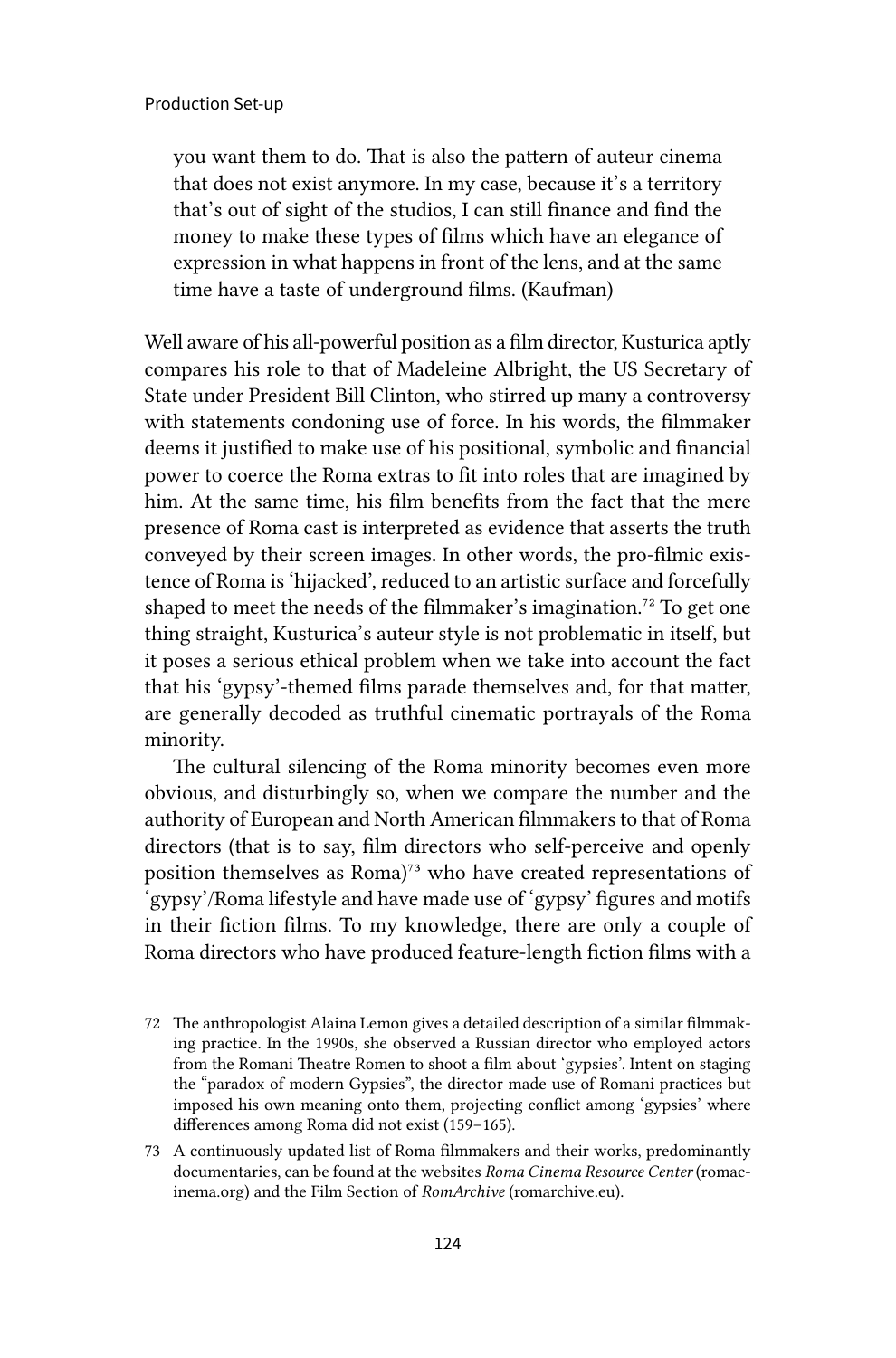'gypsy'/Roma theme, of whom only the French-Algerian director Tony Gatlif has established a worldwide reputation for his commitment to the topic. The other two directors have authored sporadic works; these are the British actor and director Bob Hoskins with *The Raggedy Rawney*  (1988) (La Bas 123), and the Moscow Lovaro Dufunia Vishnevskii with his two privately produced films *It's My Fault* (1993) and *The Sinful Apostles of Love* (1995) (cf. Chiline 38). Their work is representative of the aesthetic tendency of exposing/re-writing the 'gypsy' mask. One remark is needed here with regard to Charlie Chaplin. It poses a problem to include him in the list of Roma directors for, though said to be of Roma origin (cf. Sweet), he never openly positioned himself as a Roma director. Nor did he question the antigypsy discourse in filmmaking, or empathically take up the Roma perspective in his 'gypsy'-themed films, of which there are two, namely *A Burlesque on Carmen* (1915) and *The Vagabond* (1916), the latter making blatant use of antigypsy stereotypes (see also Section 3.2).

## 5.2 Fiction Authors with a Contribution to 'Gypsy'-themed Films

The film scripts of 'gypsy'-themed films often borrow their stories, figures and motifs from literary works: novels, theatre plays, short stories, poems, etc. Needless to say, it is common practice for directors, no matter the topic of their film, to draw upon ready-made fictional material. In the context of 'gypsy'-themed films, however, this practice deserves special attention for three different reasons. Firstly, we see that – along with the 'white' film director, scriptwriter and actor(s) – there is one more (male) artist from the dominant culture who contributes to the fabrication of the 'gypsy' mask. And in the case of, say, Prosper Mérimée, Victor Hugo or Maxim Gorky, he attests to the worldview voiced in the text with all the weight of his social standing and literary authority. Here, Alaina Lemon's research provides us with an important insight from the Russian cultural context:

Since its publication, Pushkin's verse often has been taken as "true," vested as "ethnographic." If not taken as literally true, then it has been taken as uncovering deeper, more essential truths than are apparent in reality. By the late-Soviet period, such readings had been elevated to official discourse, as uttered for instance by the director of the Romani Theatre, Romani singer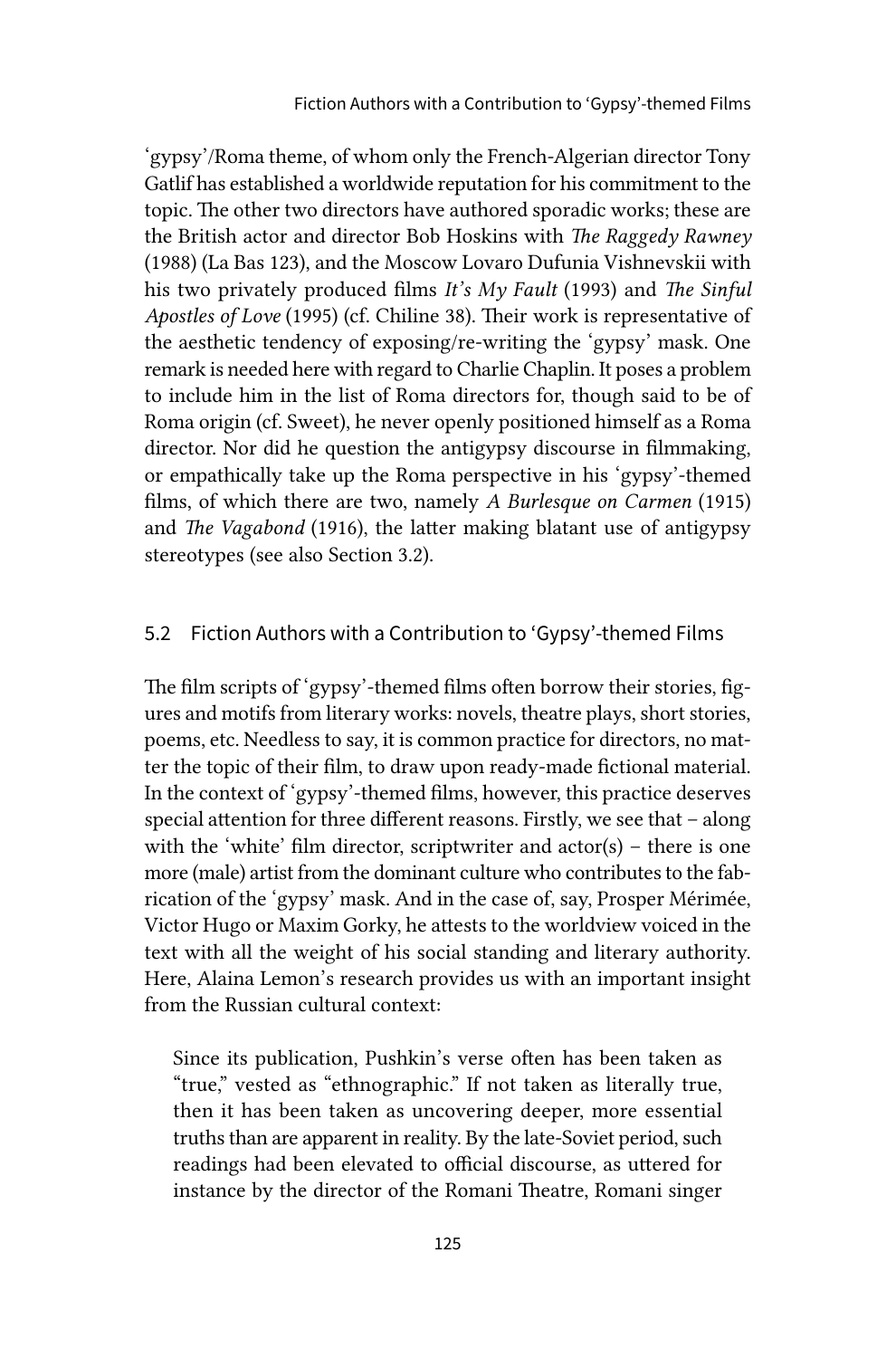Nikolaj Slichenko, in a piece directed to an international audience: "Pushkin's rebellious Zemfira, Tolstoy's voluptuous Masha the Gypsy, Leskov's heroine Grushenka, the very incarnation of beauty, were not produced by their creators' imaginative genius. These are real people, alive and warm, who came out of their tents and their caravans and strode directly into literature" (1984). (…) Before taking up pen to write *The Gypsies*, Pushkin had had only fleeting contact with Roma in Moldova (…). Pushkin's poem nevertheless continues to be "true" because it narrates a hegemonic account of Russian national identity that many find emotionally compelling. (…) For decades, writing about Gypsies entailed citing the classics. (46–47, 48)

Secondly, the reliance on fictional texts points to the strong influence that European and North American literature has had on the perception of filmmakers; and to some extent explains why modern filmmaking technology is used *not* to forge a more enlightened perception of the minority, but rather to 'modernise', racialise and authenticate age-old myths. Thirdly, 'gypsy'-themed films tend to play with the evidentiary aesthetics of documentary and ethnographic film, so it is essential to explore them as artworks situated on and profiting from the fuzzy boundary between literary fabrication and scientific documentation. Annex IV provides here a non-exhaustive list of the literary works that have served as a source material for 'gypsy'-themed films and that are without exception written by members of the dominant culture. The list brings to the fore the obsessive repetitiveness with which fictional 'gypsy' stories are being told and re-told across media. Some of the entries are supplemented with references to perceptive articles and books as a way of underscoring the paradoxical centrality that 'gypsy' figures have in the construction of the dominant national narratives across Europe and the USA.

The overview of the literary sources of 'gypsy'-themed films exposes them, once again, as ventriloquised cultural forms: none of these texts that centre on 'gypsy'-mask enactments has been crafted by a Roma author. (An exception here are the three Roma film directors mentioned earlier, namely Tony Gatlif, Bob Hoskins and Dufunia Vishnevskii, who feature as screenplay writers or more often as co-scriptwriters.) The listed literary sources vary in genre and quality, but just as with blackface minstrel shows, many of these texts, commonly staged in accompaniment with Romani folklore/Gypsy music, appear to have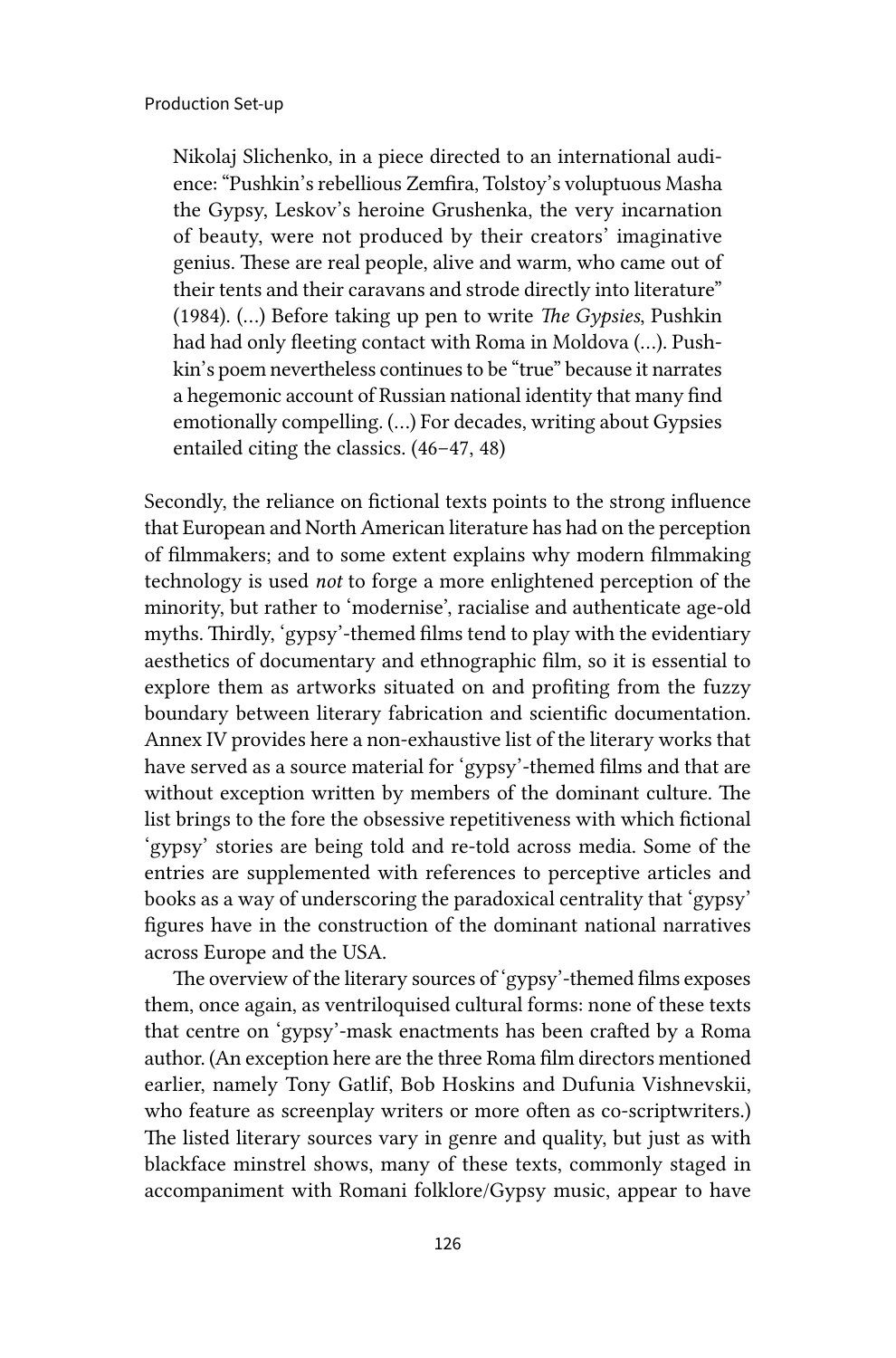produced a localised entertainment craze that subsequently has been taken over, in one form or another, by the medium of film.<sup>74</sup> The entertainment crazes around 'gypsy'-themed artworks which take the public by storm in a given cultural space-time are scarcely documented and often scorned by contemporaneous critics, but if subjected to a "symptomatic" analysis,<sup>75</sup> they can undoubtedly offer a wealth of information for historical queries into the archaeology of the formation of European national identities.

One prominent example here is the repetitive ecranisation of the musical comedy *Morena Clara* by Antonio Quintero and Pascual Guillén. The play's first screen adaptation in 1936 marked the beginning of the so-called Golden Age of Spanish cinema and became, nationally and internationally, "the most successful Spanish film of the decade" (Jarvinen 144). The film, variously translated into English as *Dark* 

- 74 The infatuation with 'gypsies' and their lifestyle is certainly not reserved for cinema only. Rather, the medium of film is one of the conduits of the 'gypsy' mania that has surged at intervals – following the whims of inspiration and the needs of national myths – through European arts and sciences (literature, painting, music, anthropology, linguistics, etc.) since the early seventeenth century when Cervantes published his singularly influential *novela* "La gitanilla". One account of a local wave of fascination is given in Brown's book *Gypsies and Other Bohemians*, in which the author discusses the popularity of the 'gypsy' theme among nineteenth-century French painters, from Daumier and Courbet to Manet, Renoir, Van Gogh and Henri Rousseau. Another account is given in Rachel Morley's book on early Russian cinema, where the scholar traces the singular Russian fascination with the 'gypsy' performer to the first private Gypsy choir in Moscow founded in 1774 by Count Orlov. Morley explains that by the start of the twentieth century, the mania for 'gypsy' music, dance and stage entertainment [*tsyganshchina*] had engulfed all strata of Russian urban culture and society, and early filmmakers readily tapped into it (cf. 110–119).
- 75 Lott, for example, claims that the nineteenth-century written response to blackface minstrelsy cries out for a reading through a "symptomatic" analysis; he says: "if the unconscious is visible only in slips, silences, and (in)admissions in conscious life, so the political unconscious of the public, though usually hidden by official representations that are made of it in the discourse of the critic, can erupt out of gaps in this discourse" ("Love and Theft" 37). In justifying his approach, Lott refers to the practice of the Marxist art historian T.J. Clark, who read mid-nineteenth-century French painting through a "symptomatic" analysis of its contemporaneous critics. Clark, in turn, draws an analogy with Freudian theory: "Like the analyst listening to his patient, what interests us, if we want to discover the [public], are the points at which the rational monotone of the critic breaks, fails, falters; we are interested in the phenomenon of obsessive repetition, repeated irrelevance, anger suddenly discharged – the points where the criticism is incomprehensible are the keys to its comprehension. The public, like the unconscious, is present only when it ceases; yet it determines the structure of private discourse; it is the key to what cannot be said, and no subject is more important" (qtd. in Lott, "Love and Theft" 37-38).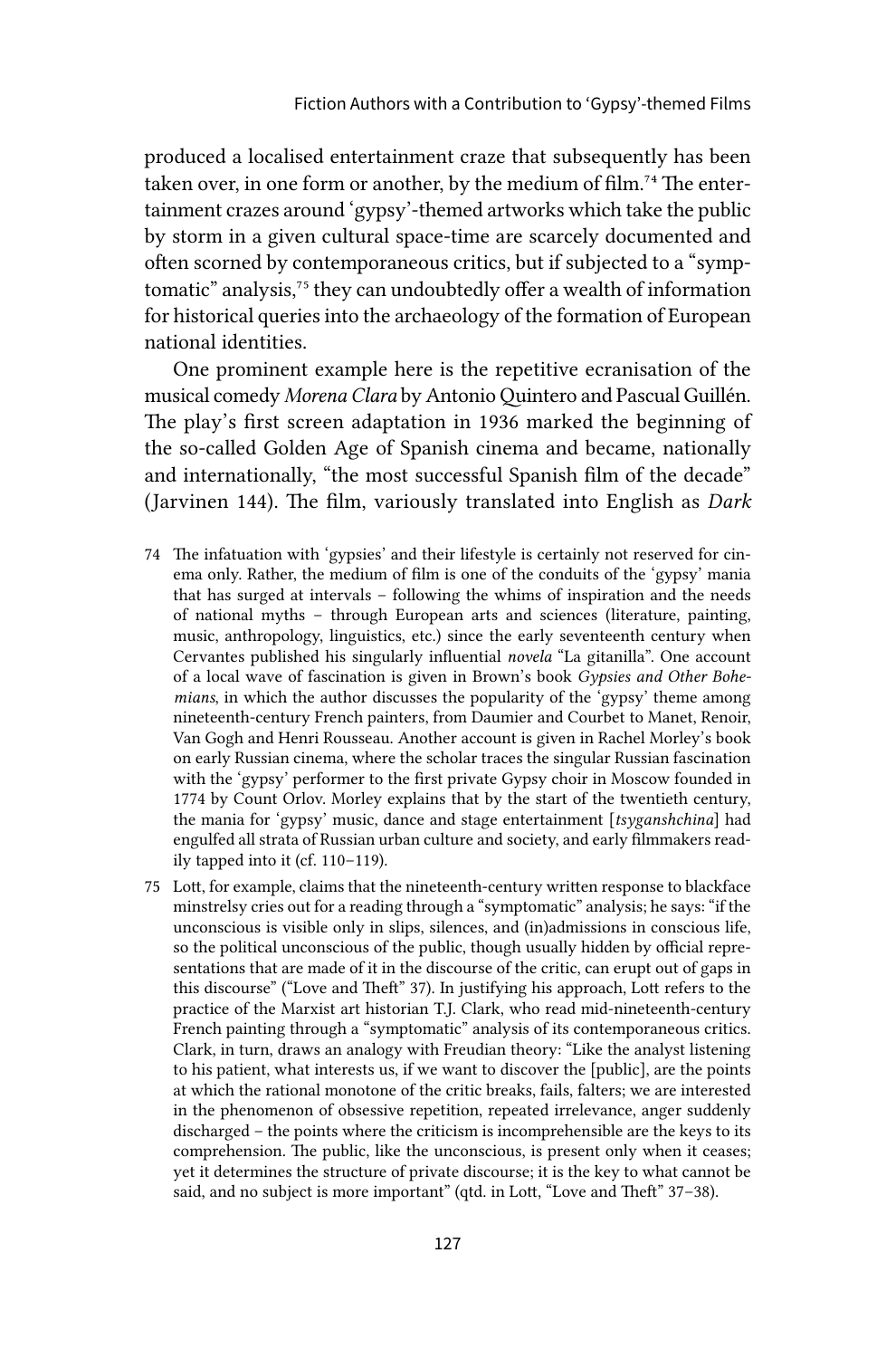*and Bright* or *The Fair-Skinned Gypsy*, added to the fame of Imperio Argentina, who was already at the height of her international career, and asserted itself, within a few weeks of its release, "as an absolute blockbuster in its home country and shortly afterwards in Mexico and other South American countries" (Camporesi 25). In 1935, the director Florián Rey was asked in an interview what it takes to make a film of universal appeal, to which he gave the following answer: "We will achieve greater universality as much as our productions keep our racial values… If we want to export [films], we must constantly increase their Spanishness" (Jarvinen 144).

José María Pemán's theatre play *Cuando las Cortés de Cádiz* (1934) is another example of a fictional text that has been repeatedly brought onto the screen. The play is marked by reactionary and anti-liberal sentiments characteristic of Pemán's literary output during the Spanish Republican period (1931–1939). Its first cinematic adaptation, called *Lola, the Coalgirl,* premiered on 3 March 1952 and enjoyed considerable public success, attracting 121,814, viewers according to data provided by Filmoteca Española; its second ecranisation came out in 1969. González González argues that *Lola, the Coalgirl* (1951) is paradigmatic of the intention of Franco's regime to create a national-popular culture that unites all the different social classes by means of popular music. The film has a hybrid form, combining elements of historic epic and musical, a genre that became dominant during Franco's dictatorship (215–216).

Yet another rather intriguing example is the British film *Madonna of the Seven Moons* (1944), which testifies to the plasticity of the 'gypsy' mask and the wide range of uses it can be put to*.* In April 1946, the readers of the *Daily Mail* voted for the best British film of 1939–1945 in a national film award, choosing *Madonna of the Seven Moons* as their third-favourite picture and Phyllis Calvert, who performed in gypsyface, as their second favourite leading actress ("British Poll" 1946). Robert Murphey notes that the Gainsborough costume melodrama was maligned by the critics, but was "highly successful at the box office", confirming Phyllis Calvert, together with several other actresses, "as genuinely glamorous British stars in the Hollywood mould" (39). Cook discusses the Europeanisation of British cinema, pointing out that *Madonna of the Seven Moons* demonstrates the European influence on British film not only in terms of production set-up, but also in terms of narrative content. The film's special merit lies in widening the scope of Britishness to also include the European component, communicating the idea that "national identity could be dual identity" (61).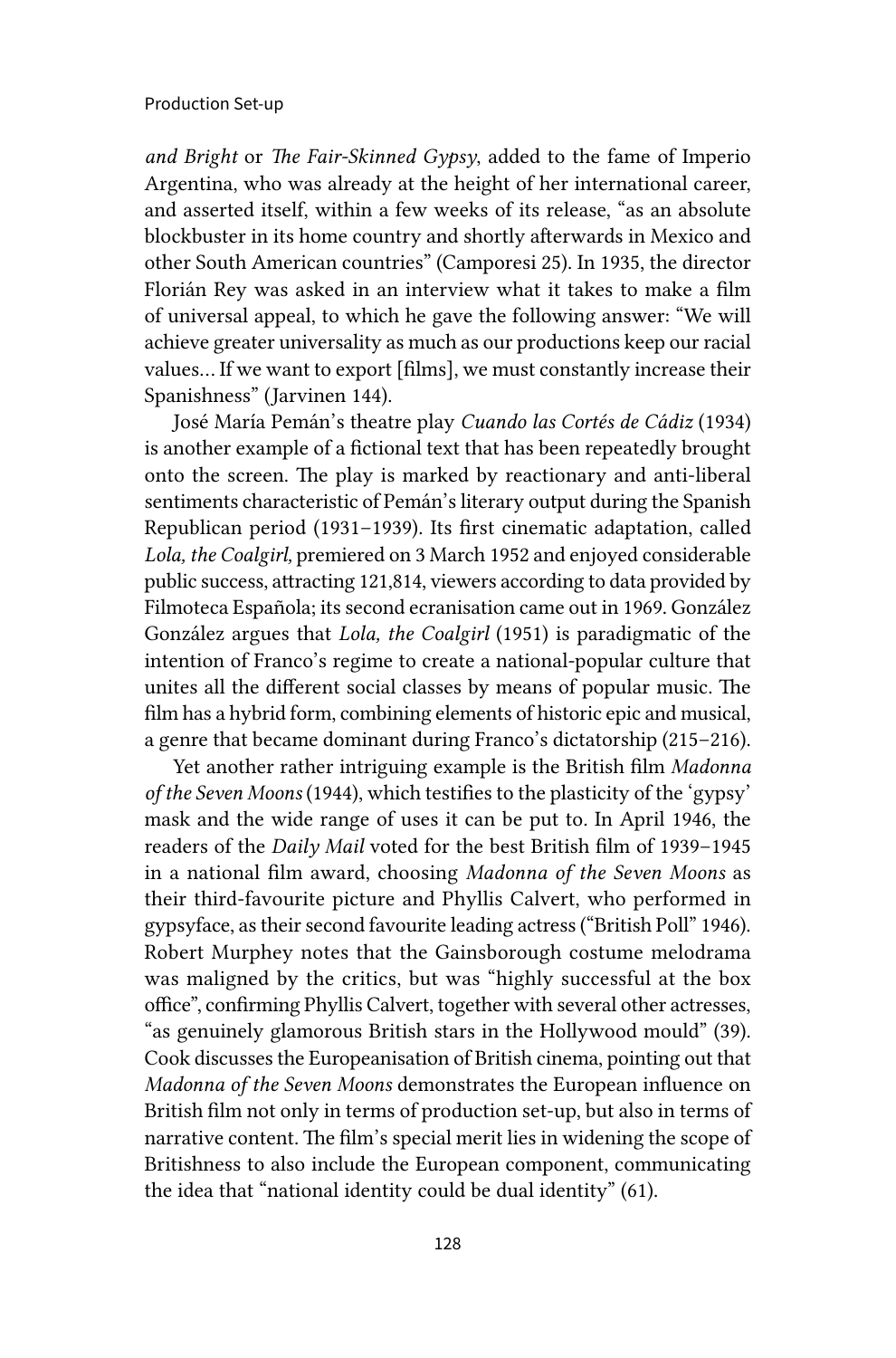The broad variety of examples presented here suggests that the fabrication of the 'gypsy' mask results from the collaborative effort of national ('white') (script)writers and directors; as such, it plays an essential role in the formation and individualisation of European national narratives ('white' identities), and, significantly so, in narrowing down or broadening the boundaries of the respective imaginary collective.

## 5.3 Celebrity Actors in Gypsyface

Along with the film director and (script)writer, the lead actor is the next professional artist who has a significant contribution to the fabrication of the 'gypsy' mask. When it comes to the casting, with few exceptions, the leading roles in 'gypsy'-themed films are performed by actors from the dominant national culture, i.e. professionals who are perceived and self-perceive as 'white'. Some of these actors have turned the act of 'gypsy' impersonation into their signature role, like, for example, the Finnish filmmaker Teuvo Tulio, whose starring role in *The Gypsy Charmer* (1929) earned him the nickname "Finland's Valentino", the Spanish actress Lola Flores, nicknamed "La Faraona" (cf. Rogers 192), the Bulgarian actress Pepa Nikolova (cf. Baharova), and the Moldavian actress Svetlana Tomá.

When discussing the racial politics of casting in Hollywood cinema, Shohat and Stamm isolate the same law of unilateral privilege, albeit in relation to other minority groups:

European and Euro-Americans have played the dominant role, relegating non-Europeans to the supporting roles and the status of extras. Within Hollywood cinema, Euro-Americans have historically enjoyed the unilateral prerogative of acting in "blackface", "redface", "brownface", and "yellowface", while the reverse has rarely been the case. (189)

In the case of 'gypsy'-themed films, it is worth noting that non-Roma actors also play the starring roles when the films lay claim to ethnographic truthfulness. Prime examples here are Bekim Fehmiu's starring role in gypsyface in *I Even Met Happy Gypsies* (1967), Grigore Grigoriu's and Svetlana Tomá's starring roles in gypsyface in *Queen of the Gypsies* (1975), and Davor Dujmović's starring role in *Time of the Gypsies* (1988). The list of non-Roma actors and actresses in gypsyface is rather long,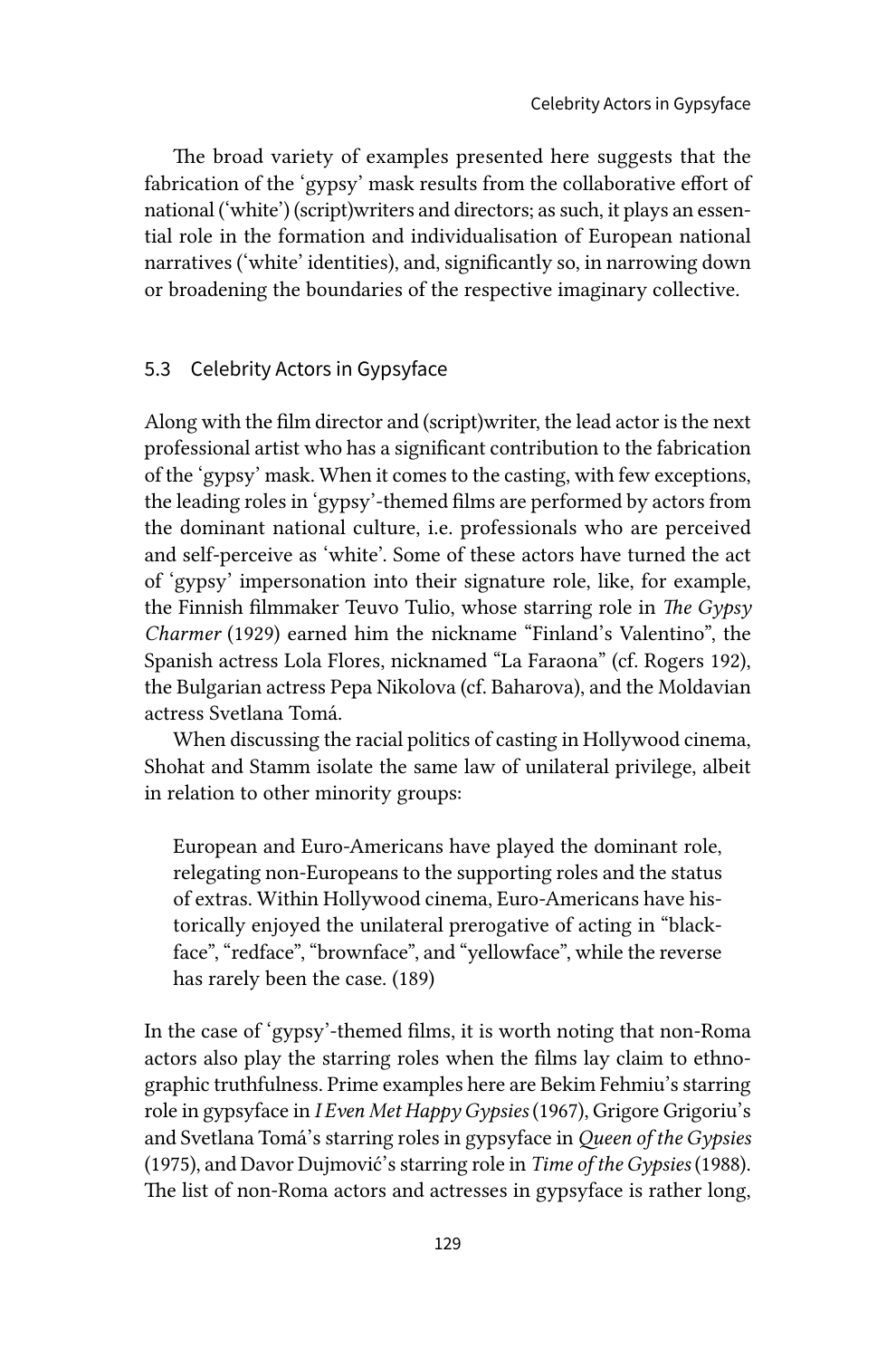so I have included in Annex V the major (inter)national celebrities featuring in the films that are part of the film corpus, actors like Imperio Argentina, Johnny Depp, Melina Mercouri, Pola Negri, Asta Nielsen and Brad Pitt – all in all, forty-four names.

All these actors have the special charisma and stage presence to hold the attention of large (inter)national audiences. By performing in gypsyface, they are able to bring a new intensity and focus to the fictional 'gypsy' figure, lending it an aura and recognisability that no literary text has ever had the power to achieve. There is also a reverse effect to be observed: the 'gypsy' mask allows actors to significantly expand their expressive range and thus it has significant potential to raise artists out of obscurity to (international) celebrity status. The artistic freedom that 'ethno-racial' masquerade allows for is noted by John Russel:

Blackface minstrelsy involved more than simply ridicule and debasement of black people and their culture. It provided, somewhat paradoxically, an outlet for whites to re-imagine themselves as blacks, allowing them an emotional freedom and spontaneity they denied themselves as white. (Russel 58)

One film review from 1928 which exalts the performance of Dolores del Río in *The Loves of Carmen* (1927, Dir. Raoul Walsh) provides an elaborate description of the rich spectrum of conflicting qualities that can be profitably explored by female performers in gypsyface. The excerpt quoted here from the review, originally published in *Neue Berliner Zeitung* on 31 January 1928, appears as part of a one-page advertisement of Raoul Walsh's film; bearing the title "All Berlin is crazy about Dolores del Río in *The Loves of Carmen*..." [Ganz Berlin ist verrückt über Dolores del Río in *Die Liebe vom Zigeuner stammt*…] the advertisement was placed in the influential German film magazine *Film-Kurier*.76

Eine ausgezeichnete Leistung der hochbefähigten Darstellerin. Sie ist wundervoll gelöst in der Bewegung, von zauberhaftem Rhythmus der Geste und des Schreitens, einem tänzerischen Gliederspiel, geschmeidig-schlank, tierhaft, ganz Naturgeschöpf ohne raffiniertes, bewusstes Frauentum, lockend und sich versagend, bettelnd und stolz, zigeunerhaft-wild und weiblich zart,

<sup>76</sup> I am thankful to Eva Orbanz for sending this valuable source.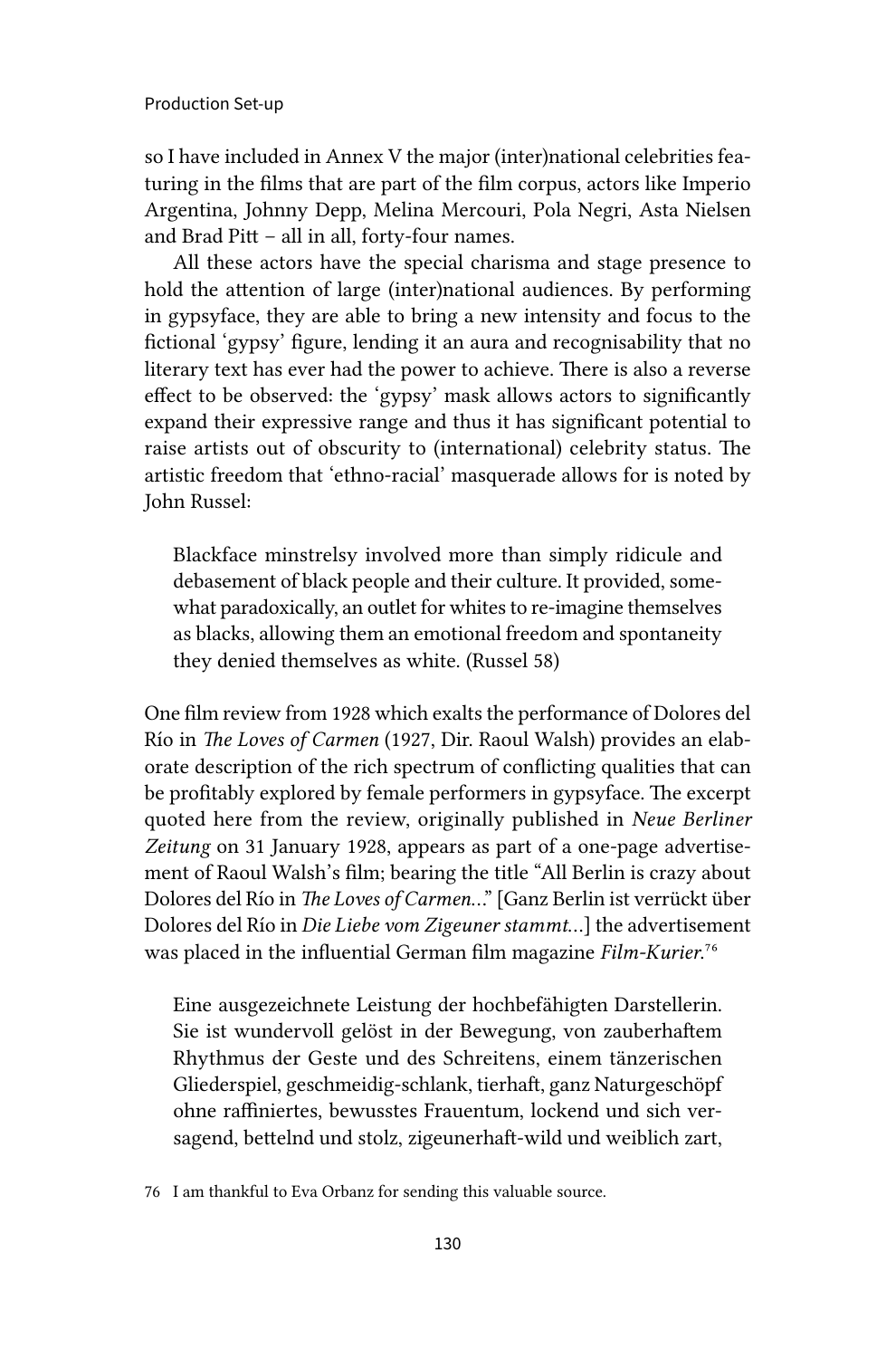ungekünstelt, frei von forciertem Kameratemperament, ursprünglich, überzeugend, bezwingend in ihrem Nuancenreichtum.

Der Dolores del Río wegen ist dieser Fox-Film in hohem Masse sehenswert… ihr gilt vor allem der herzliche Beifall. Olé!

An excellent performance by this highly capable actress. She is wonderfully relaxed in her movements, with a magical rhythm of gesture and stride, a dancing play of limbs, supple and slender, animal-like, a perfect creature of nature without refined, conscious womanhood, alluring and eluding, mendicant and proud, wild in a gypsy-like manner and femininely delicate, unaffected, free of the strained temperament induced by the camera, genuine, convincing, compelling with her rich palette of nuances.

It is above all Dolores del Río that makes this Fox film worth seeing... it is to her, above all, that the hearty applause goes. Olé! [my translation, R.M.]

Whether iconic film stars lend their face to the 'gypsy' role or the 'gypsy' role aids and abets lesser-known actors in rising to stardom, one way or another, the mythic 'gypsy' acquires a new level of visibility on the big screen. Through 'gypsy' impersonations, actors are also able to contribute to the elaboration of the 'gypsy' mask in a very personal way, by tapping into their own imagination and knowledge in ways that go beyond the scripted role. There is hardly any written evidence of the internal creative process individual artists go through, of the influences and ideas they consider in preparation for their role. That is why Bill Miller's account of the making of *Golden Earrings* (1947), starring Marlene Dietrich and Ray Milland, is very valuable, as it makes clear how much room there is for interpretation. During the shooting, Dietrich and Milland argued over their share of "stardom" in the film and their personal hostilities reverberated in Dietrich's 'gypsy' impersonation:

On the set, Dietrich delighted in shocking Milland. For one scene by the campfire, she pulled a fish head out of her cauldron, popped it in her mouth, sucked out the eyes, then pulled the fish head back out. When Leisen called cut, she then stuck her finger down her throat so she could throw up the fish eyes. She did this in repeated takes, as Milland grew paler and paler under his gypsy makeup. In another scene, she reached under her skirt to scratch for lice, then offered Milland some bread with the same hand. (Miller)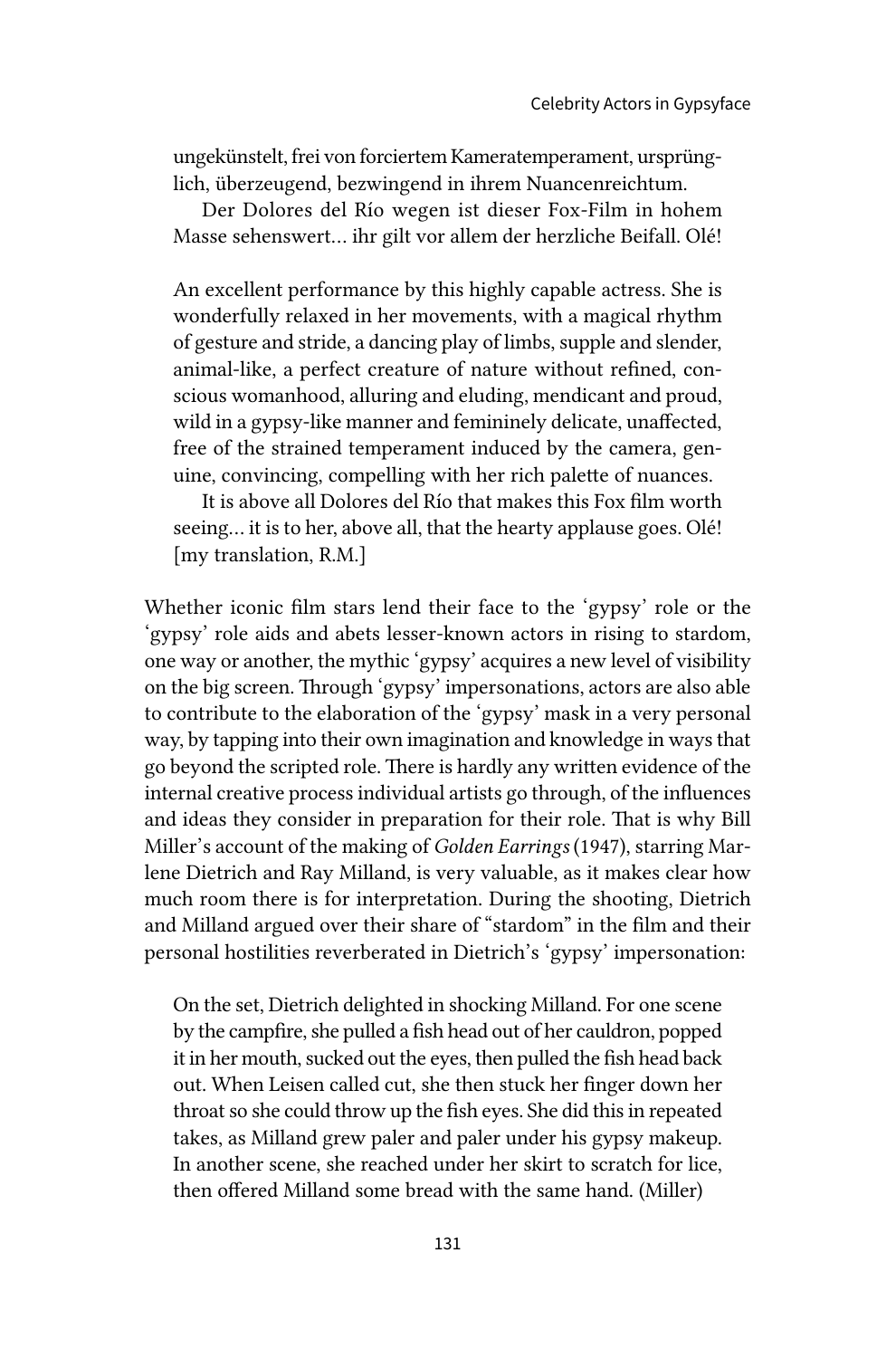Before moving on to the topic of Roma performers cast in 'gypsy' themed films, it is worth considering the borderline case of Rita Hayworth, which bespeaks the fluidity of ethno-national identity both on- and off-screen, offering a subversive counterpoint to our attempted classification of artists along ethno-national markers. On the one hand, this idolised Hollywood star has been claimed by the Roma community. In his book *We are the Romani people*, Ian Hancock states that Rita Hayworth, born Margarita Carmen Cansino in 1918, is the granddaughter of Antonio Cansino, a Spanish Roma who created Spanish dance as it is known today, and the daughter of Eduardo Cansino, a professional dance teacher who opened a dancing school in Hollywood in 1926 (cf. 130–131). There are many conjectures surrounding the actress's ancestry, a topic Nericcio grapples with in his book *Tex[t]-Mex: Seductive Hallucinations of the "Mexican" in America*, focusing, among other things, on Hayworth's Mexican looks, "her apparent Mexicanicity" mentioned by all her critics and biographers (96). And then, on the other hand, there are film scholars like Peter Evans, who describes Hayworth as the child of an Irish/English American mother and a father of Spanish background complicated by "Jewish, Arab, Gypsy as well as European Iberian heritage" (107–109). In addition to that, Evans considers the physical restyling of the actress in relation to conformity and resistance to mainstream ethnic norms – the ambivalent effect of her physical transformation "from the raven-haired, low-forehead, Latin-looking 'B' actress into the auburn-haired, electrolysis-improved hairline American beauty with a *soupçon* of exoticism" (108). Clearly, the case of Rita Hayworth<sup>77</sup> collapses ethno-national labels as well as all the terminological ploys that scholars have coined to make a conceptual distinction between real and imaginary personae and thus serves as a good reminder of the limitations that are inherent in identity markers and analytical terms. Another interesting case here is Iva Bittová, a trained actress and nowadays a well-known musician, whose name appears in the next section. As a young girl, Bittová plays the lead 'gypsy' role in Hanák's film *Pink Dreams* and is herself of mixed background: her mother is Jewish, while her father is Roma. From a traditional Jewish perspective, this makes her Jewish, yet she does to some extent stylise herself as Roma in her stage performances, while

<sup>77</sup> Rita Hayworth herself was member of the Sleepy Lagoon Defense Committee, "one of the most intense organised antiracist initiatives" in her day (Lott, *Whiteness* 561).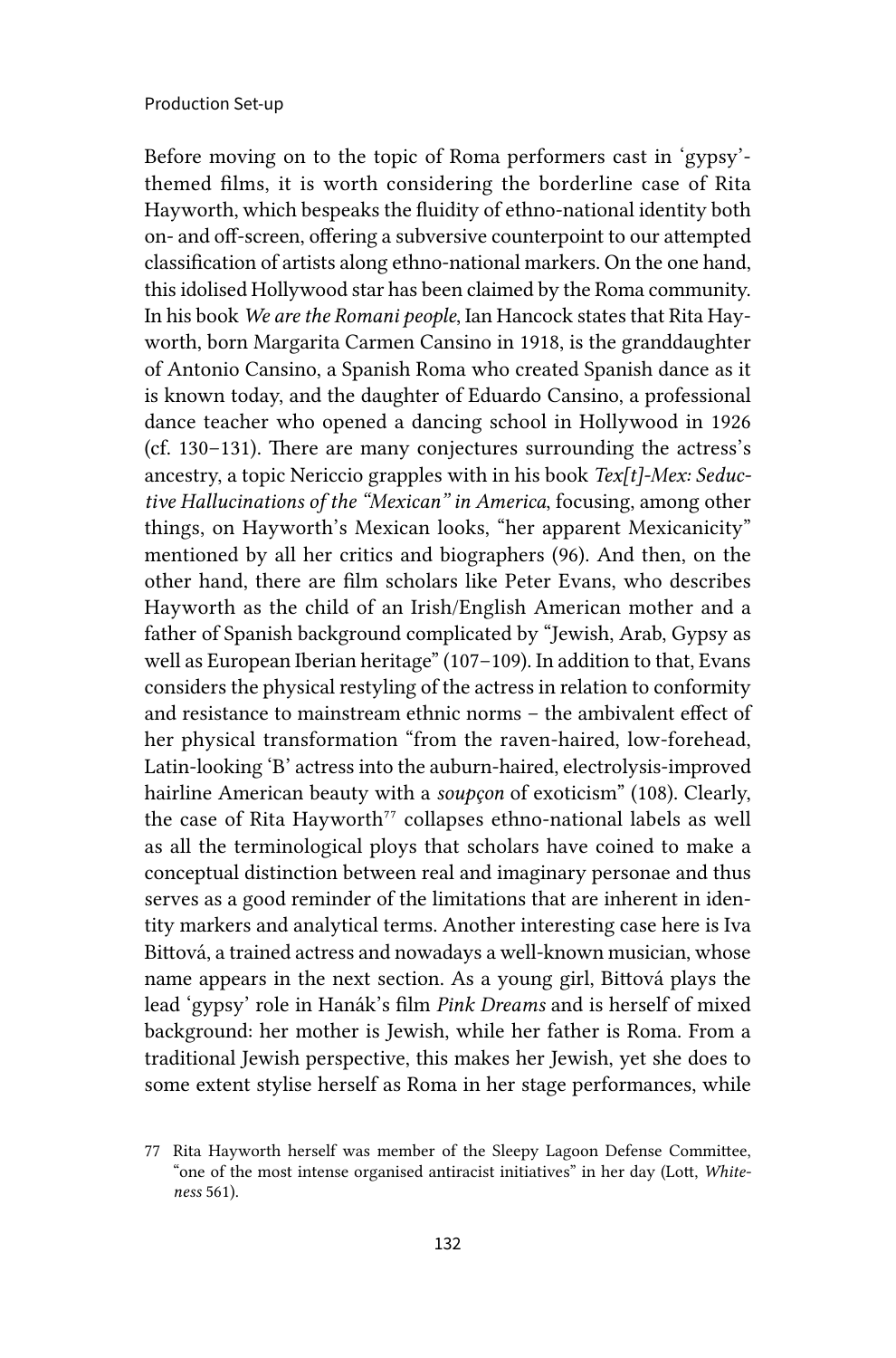at other times she assumes a Jewish persona.78 Here is a good place to say that the references to "Roma filmmakers" or to "Roma actors and actresses" in the study are an expedient way to direct attention to people who self-perceive and self-define as Roma and to highlight the power dynamics at play. Thus, Roma identity is not treated as an 'ethno-racial' quality, but as a construct that the minority itself is engaged in creating in its collective effort to resist, revise and transcend the stigma of the imposed 'gypsy' mask.

# 5.4 Roma Cast in 'Gypsy'-themed Films

Considering the virtual absence of Roma among the filmmakers and (script)writers involved in the production of fictional 'gypsy'-themed films, the number of starring Roma actors appears slightly higher. Here are some of the Roma actors and actresses playing the lead or a large supporting role; their names are arranged in an alphabetical order:

- Ljubica Adžović as Granny Hatidža in *Time of the Gypsies* (1988, Dir. Emir Kusturica) and as Sujka in *White Cat, Black Cat* (1998, Dir. Emir Kusturica)
- Senada Alimanović as Senada in *An Episode in the Life of an Iron Picker* (2013, Dir. Danis Tanović)
- Pio Amato as Pio in *A Ciambra*/*Pio* (2017, Dir. Jonas Carpignano)
- Iva Bittová as Jolanka in *Pink Dreams* (1976, Dir. Dušan Hanák)
- Marcel Costea as Hokus in *Nelly's Adventure* (2016, Dir. Dominik Wessely)
- Angelo Evans as himself in *Angelo, My Love* (1983, Dir. Robert Duvall)
- Husnija Hasimović as Uncle Merdžan in *Time of the Gypsies*
- Gordana Jovanović as Tisa in *I Even Met Happy Gypsies* (1967, Dir. Aleksandar Petrović)
- Nadezhda Kiseleva, known as Lala Chernaya/Lyalya Chyornaya or Lala Black, as the daughter Alta in *The Last Camp* (1935, Dir. Moisei Goldblat and Yevgeni Schneider) and as old Gypsy woman in *Queen of the Gypsies* (1975, Dir. Emil Loteanu)
- Hagi Lăcătuş as Tibi in *Nelly's Adventure*

<sup>78</sup> I am thankful to Bettina Kaibach for drawing my attention to the performative approach that Iva Bittová has adopted towards her own identity.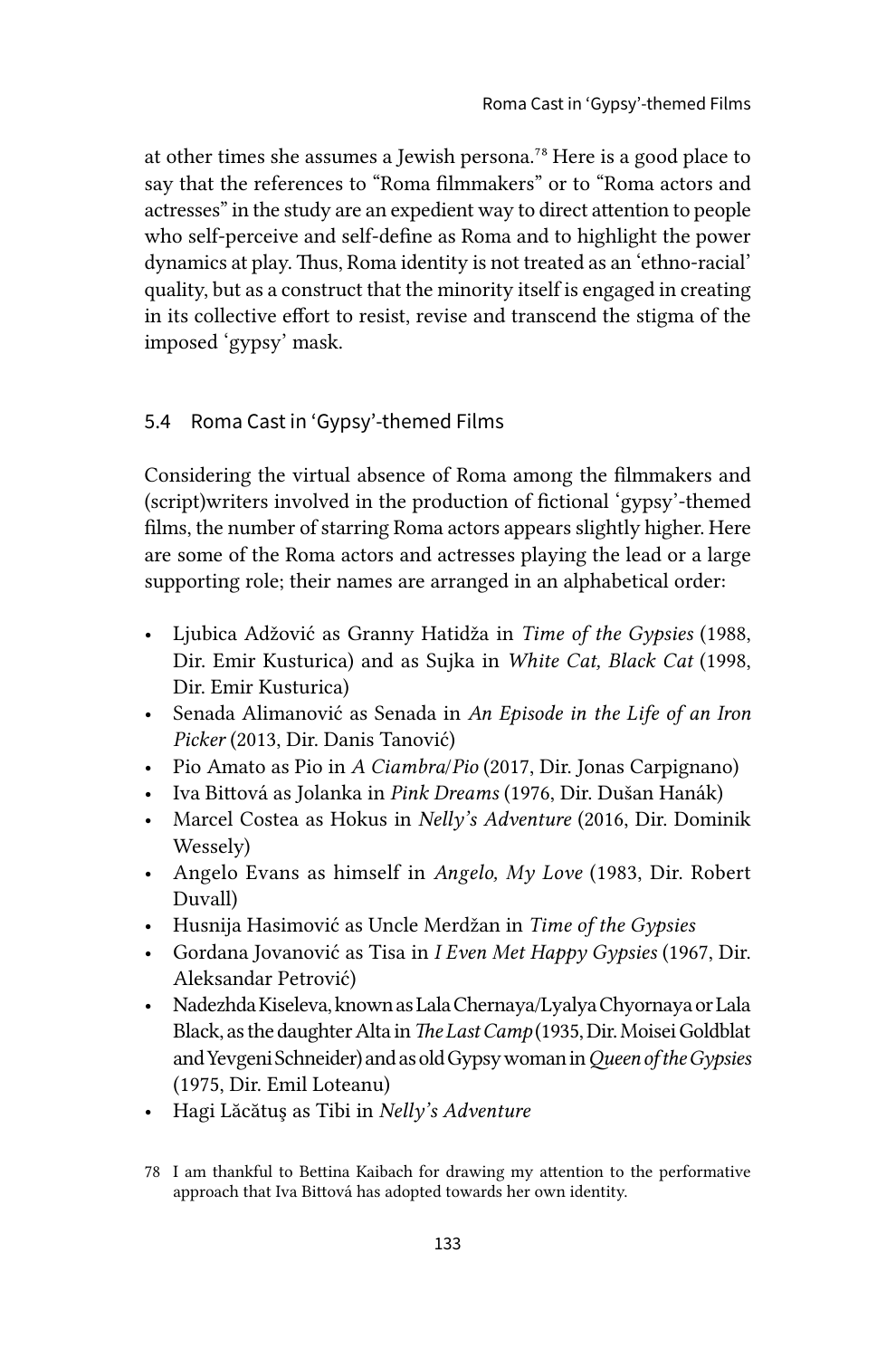- Marko Marković as Romeo in *Gucha Distant Trumpet* (2006, Dir. Dušan Milić)
- Raisa Mihai as Roxana in *Nelly's Adventure*
- Nazif Mujić as Nazif in *An Episode in the Life of an Iron Picker*
- Elvira Sali as the sister Danira in *Time of the Gypsies*
- Bajram Severdžan as Matko Destanov in *White Cat, Black Cat* as himself in the documentary *The Shutka Book of Records* (2005, Dir. Aleksandar Manić) and as a Gypsy musician in *To the Hilt* (2014, Dir. Stole Popov)

Except for Iva Bittová, Lala Chernaya and Marcel Costea, none of these Roma performers, however, are trained actors, nor would their one-time appearance on the big screen lead to a long-term acting career. Bajram Severdžan is an exception here, too, but one can see from his acting portfolio on IMDb that he has been firmly anchored to role of the 'gypsy'. Thus, for the most part, the involvement of Roma non-professional actors has been motivated by the filmmakers' desire to lend an air of authenticity to their fictional story. The visual emphasis on authenticity is especially conspicuous in the cases of casting Roma as extras. What is more, in three of the above-listed fiction films, Roma lay actors were invited to play themselves, a set-up that is not only celebrated but also marketed in the filmmaking industry as a particularly original idea. To my knowledge, there are no studies about the process of negotiating the actors' portrayal on the big screen or about the manner in which the Roma actors and the non-Roma filmmakers were involved in that process. So, once again, Alaina Lemon's observations from the field of theatre provide an insightful point of reference; she has discerned one important premise that is relevant for cinema as well, and it concerns the presumed identity between the stage/screen role (the 'dance' of the 'gypsy' mask) and the actor's off-stage/off-screen daily life (the Roma subject):

The problem of authenticity was thus complicated for Romani performers, more so than for actors in mainstream Russian theatres. If audiences and actors usually make a "basic conceptual distinction" between a fictive character and a real performer (Goffman 1986:128), at least when the actor is "offstage," such expectations about role separation did not apply to Romani performers – Gypsies were to play themselves, as Gypsies, and to continue to do so after curtain fall. A Gypsy character was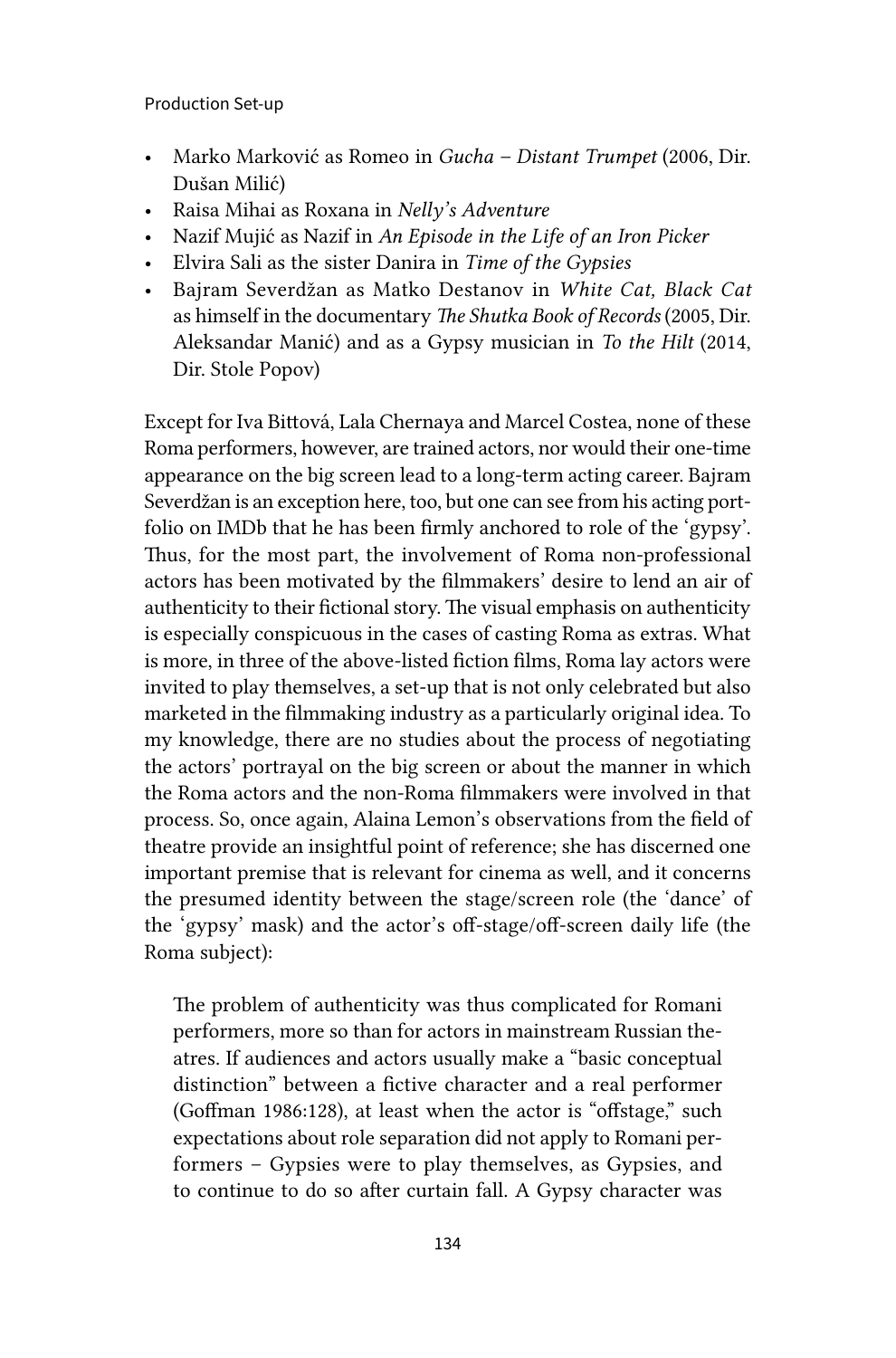to be played by a Gypsy person, and the more real the actor's origins (if he could claim he was "born in a Gypsy camp" [Slichenko 1984]), the more authentic his characters. Senior actors at the Theatre indeed insisted to me that "all the Gypsy parts are played by Roma; we have only a few Russians in the company," Romani performers thus were held to a dramatic unity of character both on- and offstage that ordinary actors, not expected to play themselves, were not. It was as though the proscenium at the Romani Theatre should not have bordered an ordinary stage, but a window penetrating into "real Gypsy life" – and since it was judged not to do so, it came to be seen as mere "kitsch." The final twist, for actual performers, was that the conventions of the stage, its daily practices, supposedly adulterated and degraded performer's cultural authenticity; it was as if they had become ersatz Gypsies in real life. (125)

Irrespective of the artistic medium, it seems that the 'truth' about the 'gypsies' is by necessity construed as an alloy between the universally recognisable imaginary personae and a really existing body.

# 5.4.1 The Devastating Effect of Filmmaking Interventions

One note is in order here concerning Danis Tanović's film *An Episode in the Life of an Iron Picker*,<sup>79</sup> a socially critical work that sheds light on the institutional antigypsyism in Bosnian society. The film does not entertain antigypsy attitudes – quite the contrary. Yet I have included it in this section to make one important point: during the casting, Danis Tanović was apparently swayed by the thirst for authenticity that surrounds the 'gypsy'/Roma topic. This kind of authenticity might be of great cinematographic and marketing value, but in this case it had fatal consequences for the film's lay lead actor. In the film, the Bosnian Roma Nazif Mujić (1970–2018), together with his wife and children, re-enacts an episode of their life before Tanović's camera; to his and everybody's surprise, Mujić was awarded the Silver Bear for Best Actor at the 63rd Berlin International Film Festival in 2013, notably for playing the character of himself. After this undreamt-of success, the new star

<sup>79</sup> Danis Tanović's film won the Jury Grand Prix and the Silver Bear for Best Actor at the 63rd Berlin International Film Festival and was selected as the Bosnian entry for the Best Foreign Language Film at the 86th Academy Awards.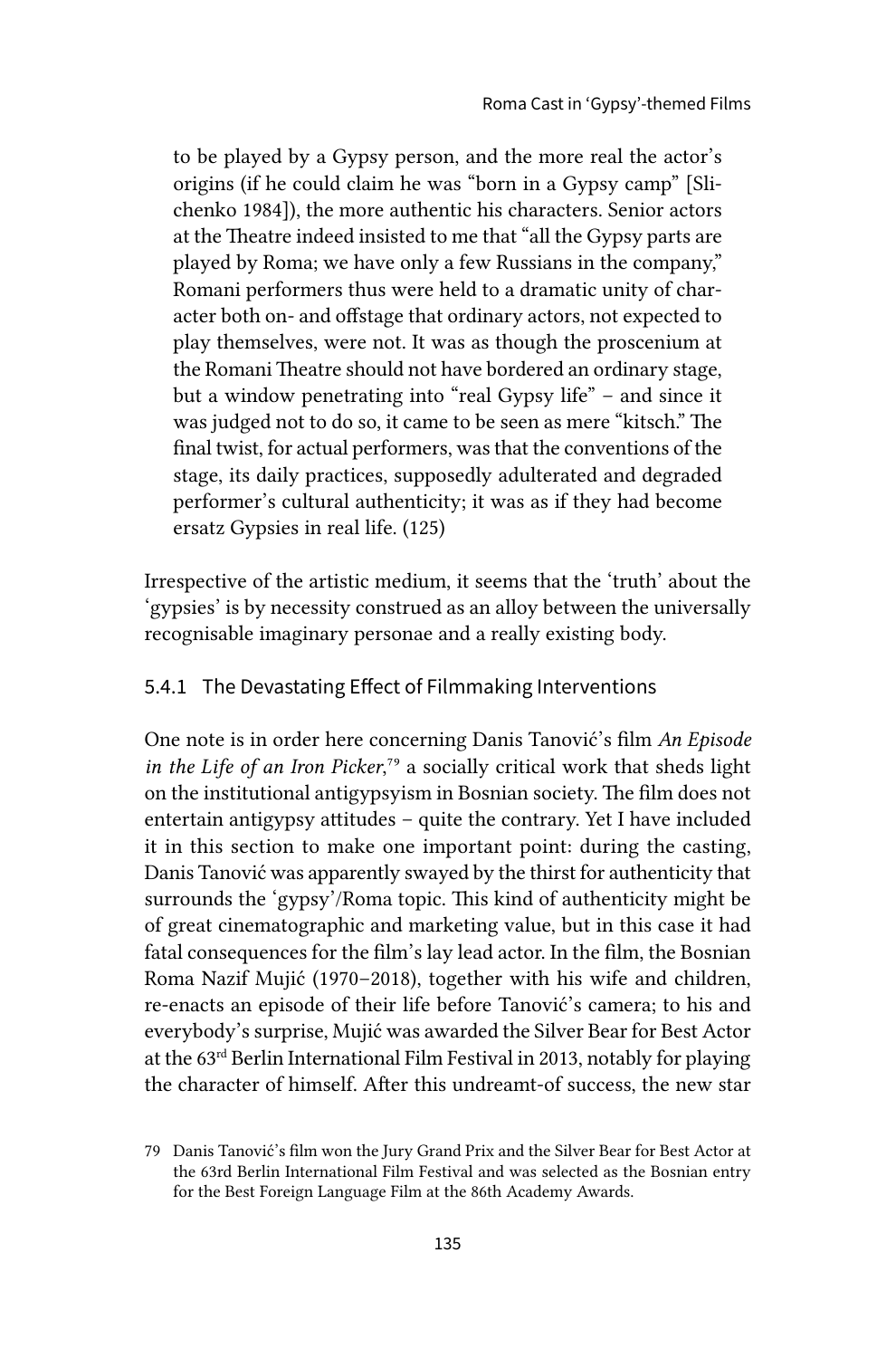had to face a hard truth, the fact that his performance as Nazif Mujić on the big screen was worth a Silver Bear at the Berlinale, whereas his performance as Nazif Mujić on a day-to-day basis in his life had no value whatsoever. The man, also a veteran of the Yugoslav Wars, could not embark on an acting career, nor was he able to extricate himself and his family from bitter poverty in Bosnia.

Nazif Mujić's precarious stardom is well captured in the title of Mirsad Čamdžić and Zoran Arbutina's article for *Deutsche Welle,* "Einmal roter Teppich und zurück" [Once red carpet and back, my translation R.M.] (Čamdžić). In her incisive article for *Berliner Zeitung*, Susanne Lenz addresses the psychologically wounding contradiction between Mujić's red-carpet treatment at Berlinale and his impoverished life back in Bosnia. Lenz describes the home of Mujić's family, which also served as the film set

Wenn man in das Zimmer tritt, in dem die Mujics jetzt leben, ist es, als trete man ein in diesen Film. Die Frau, Senada Alimanović, liegt auf dem Sofa aus braunem Kunstleder, neben ihr sitzt Nazif Mujić mit angespanntem Gesicht, die Töchter Semsa und Sandra klettern auf den Polstern herum. Und draußen liegt Schnee, wie damals bei den Dreharbeiten im bosnischen Winter. Nur den kleinen Danis, benannt nach dem Regisseur, gab es damals noch nicht. Und in Wahrheit ist es ja auch umgekehrt. Nicht wir sind Teil einer Filmszene geworden, der Film ist in unsere Wirklichkeit eingedrungen.

When you enter the room where the Mujics live now, it is as if you are entering the film. The wife, Senada Alimanović, lies on the brown sofa of artificial leather; next to her sits Nazif Mujić with a tense face; the daughters Semsa and Sandra climb around on the cushions. And there is snow outside, just like during the film shooting in the Bosnian winter. Only little Danis, named after the director, did not exist at the time. But in truth, it is the other way round. We have not become part of a film scene; the film has penetrated our reality. [my translation, R.M.]

The devastating effect that filmmaking interventions have on the self-image and the private lives of Roma lay actors has never been an issue before, but I have reasons to believe that this is the type of experience that most Roma lay actors have to deal with after the filming is over,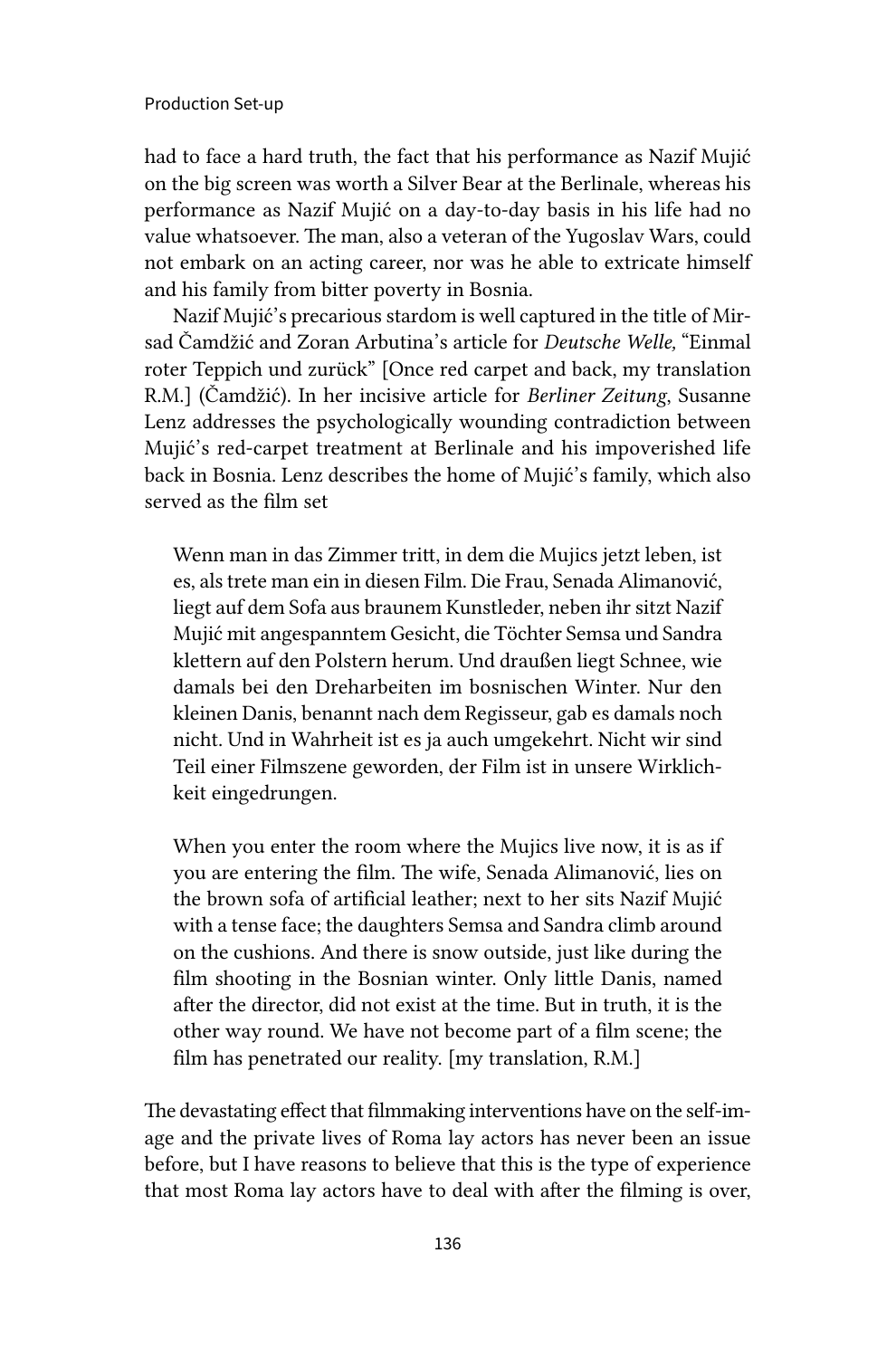a deep hurt that remains ignored and undocumented. The extremely tragic story of Nazif Mujić's has revealed for all to see what harmful impact short-lived stardom can have, especially on people forced to live in the extreme margins of society; Mujić's rise to unprecedented fame is also the reason why his affliction has received such widespread media coverage. But otherwise, as a rule, Roma lay actors disappear from public life without a trace. I can provide here one more indirect hint of a similarly tragic story. In my view, traces of it are to be detected in the black-and-white documentary film *Valentina* (2016, Dir. Maximilian Feldmann), shot in the famous Macedonian quarter of Shutka, where Kusturica recruited his 'gypsy' cast and where young filmmakers go for fashionable slumming. The director Maximilian Feldmann could afford to make his debut film only with the poorest of the poor in Shutka, as we can gather from his note published on his film's official website (valentina-film.com):

"Poverty is a great shine from within", this quote by Rilke has been haunting me for years now. We as a team – director, cinematographer and sound mixer started searching for evidence in Šutka, a place full of contrasts. (…) But for five weeks we are not able to find a potential protagonist.

"Who is benefiting from your film anyways?" the inhabitants ask charging us high fees and it seems like we don't have enough money to shoot here. But then we meet a little girl who talks us into buying her a hamburger. Her father once played in an Emir Kusturica film. We agree on a contract including representation allowance and catering for the whole family and start our project: a family portrait. (Feldmann)

The reaction of Shutka residents, as described in the director's note, suggests that the people there have learned to protect themselves against filmmaking intrusions into their private life. But we also learn that among the very poorest in this neighbourhood and therefore least capable of self-protection happens to be the photogenic offspring of a man who has acted in Kusturica's film *White Cat, Black Cat*. His case, just like the case of Nazif Mujić, points to the need for follow-up studies that examine the impact of film projects in which Roma are recruited as lay actors and their homes and neighbourhoods are used as the film set. It is important to see how such filmmaking projects, some of which espouse an antigypsy agenda, affect the lives of Roma-turned-actors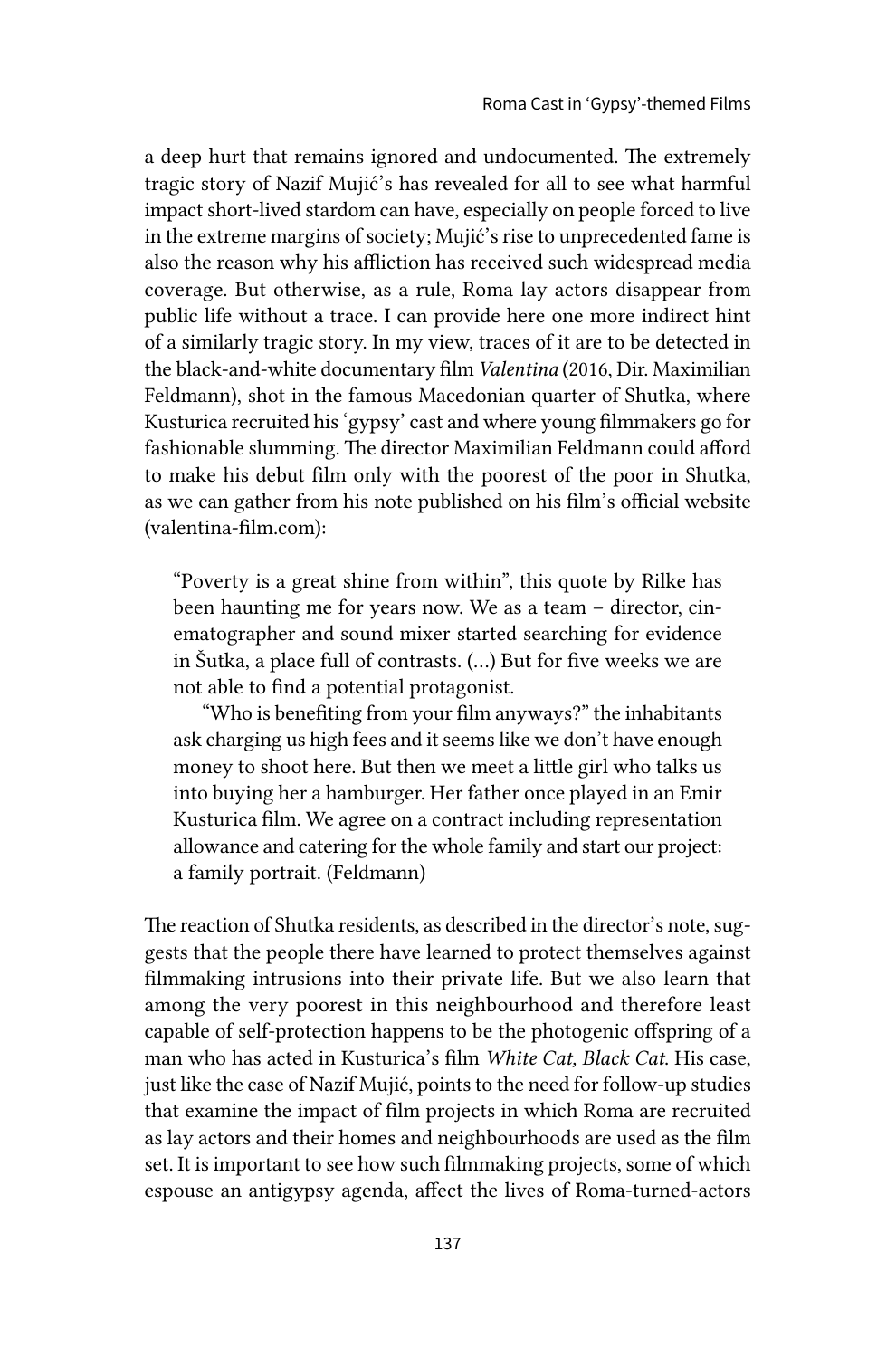and that of their neighbourhoods. The North America-based scholar Jasmina Tumbas, for instance, calls attention to the fact that the Roma village Glod in Romania was manipulated into participating in Sasha Baron Cohen's mockumentary *Borat* (2006), a film heavily indebted to Kusturica's *Time of the Gypsies* (1988). The villagers of Glod filed a lawsuit against the filmmaker for being represented in a denigrating manner, but their complaint was not taken seriously by the US court and the case was dismissed (cf.  $115-117$ ).<sup>80</sup>

# 5.4.2 Typecasting Based on Skin Tone and Conformity to Stereotype

Another notable aspect of typecasting for 'gypsy'-themed films is that directors tend to select darker types in unison with the signification of the 'gypsy' mask, that is to say dark-haired, dark-eyed and dark-complexioned individuals, less often individuals with an unmarked ('normal') skin tone and never light-skinned and blond-haired individuals. The film scholar Tommy Gustafsson makes a pertinent point with his analysis of *tattare* figures in Swedish film.<sup>81</sup> In his article "Travellers as a Threat in Swedish Film in the 1920s", Gustafsson discusses, among other things, the production set-up of *The Counts of Svansta* (1924). There is a scene in the film featuring a 'gypsy' camp, in which *tattare*  dance and play exotic music, while their chief engages in a knife fight in the shadowy light thrown by the campfire. Gustafsson recounts how the scene was created by quoting from the memoirs of the film director Sigurd Wallén:

Despite ardent inquiries it was impossible to lay our hands on any wash-proof [sic!] gypsies. However, at Maria Prästgård Street and on Glasbruck Street there were other swarthy people living who could pass as members of 'the travelling people'.

<sup>80</sup> See also Silverman (289–291) and the *BBC News* article "Village 'Humiliated' by Borat Satire" from 26 Oct 2008.

<sup>81</sup> The terms *tattare* and gypsies were used synonymously in Sweden in the 1920s. Travellers/Romani were perceived as a separate 'race' in the 1920s, while in the 1950s, they were viewed as a socio-economic category of the same background as stigmatised executioners and soldiers. In the 1970s, *tattare* became an umbrella term for all Swedes situated at the bottom of society. Nowadays, Travellers/ Romani are recognised as a Romani-speaking national ethnic minority in Sweden (cf. Gustafsson 93; see also Hazell 7–10, 45–64).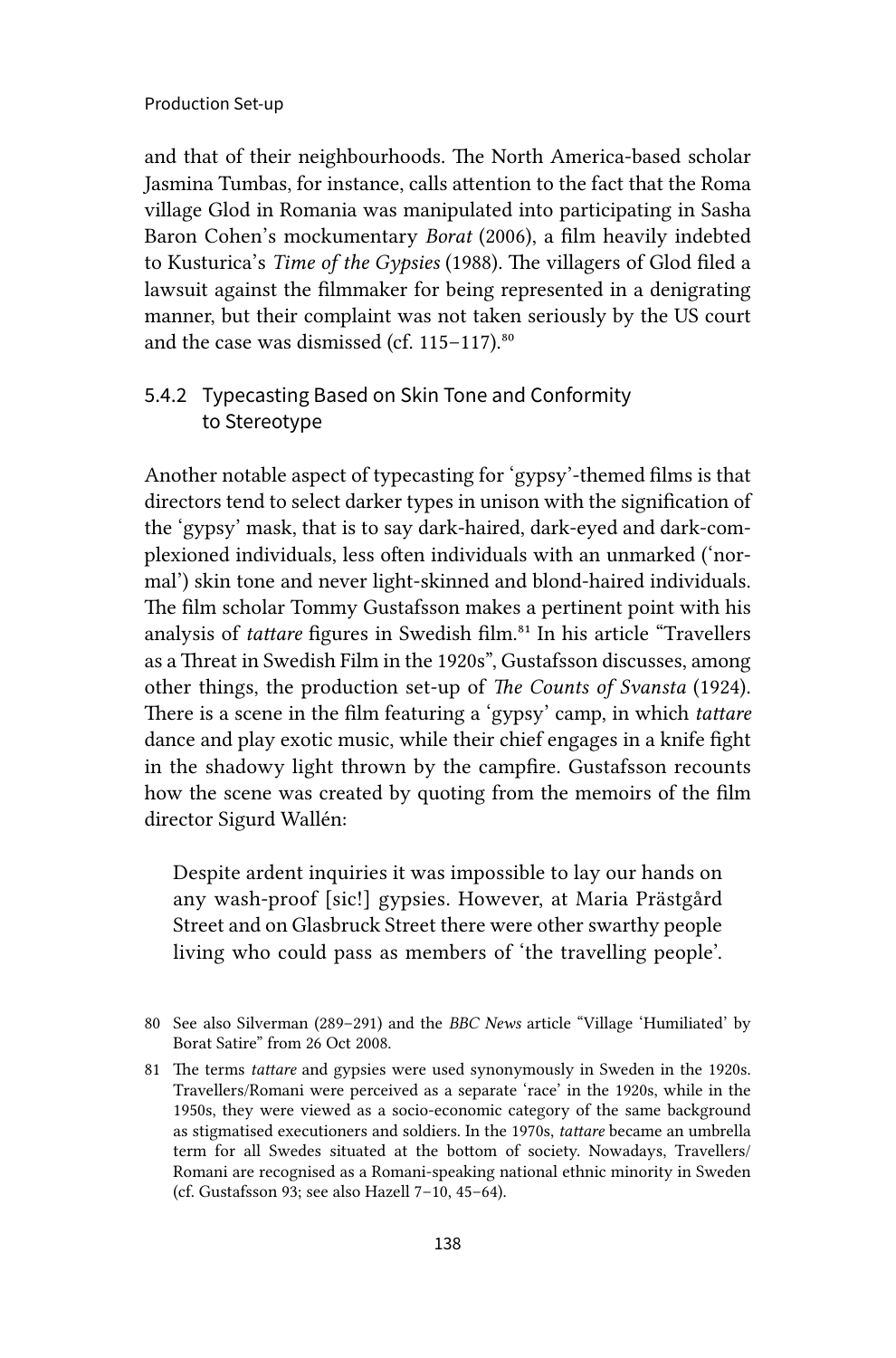The wild chief himself was played with unrestrained realism by actor Harry Roeck Hansen, a characteristic that no one previously really had credited him with. (99; see also Wallén 122–123)

The Swedish film scholar proceeds with a perceptive comment:

Wallén's belief that gypsies should be swarthy is an excellent example of how a filmmaker works so that the film matches the audience's horizon of expectations. This example also highlights the existence of a conspicuous paradox, i.e. the filmmaker's failure to find any 'real' gypsies who can be used in order to produce the illusion of a threatening horde. In relation to this, a third fact should be observed, namely that practically all *tattare* in Swedish film in the 1920s were played by ethnic Swedes. What we have here, then, is a variation of the American use of blackface, where white Americans imitated African-American culture in a degrading manner. Hence, Swedish filmmakers imitated an imagined traveller culture in an equivalent manner, and this even worked to enhance the 'truth' about travellers since the stereotypical image created in these films did no deviate much from the common notions. (99)

Gustafsson's conclusion supports the contention that the production of 'gypsy'-themed films adheres to an established pattern which is to be observed in all national cinemas across Europe and in the USA. His case study of Swedish silent films from the 1920s is particularly valuable, because it lends evidence to another important observation: the obsessive popularity of 'gypsy'-themed films in national cinemas has little to do with the pro-filmic presence of Roma groups. Gustafsson reports that the 1920s saw eleven films featuring *tattare* figures in their plot, while the threat of miscegenation was dramatised in seven of them (cf. 92). The silent film *The Counts of Svansta* was the fourth *tattare* film released in 1924 alone, provoking one reviewer to exclaim: "This year it appears to be impossible to avoid *tattare* in Swedish film. Wherever you turn you seem to stumble on them" (98). At the same time, the actual number of *tattare* in Sweden was miniscule. According to the parish registrar's office in Sweden, in 1922, there were around 2,500 *tattare* and gypsies; according to the police records of that year, their number was 1,800 (cf. 94; see also Hazell 75–79).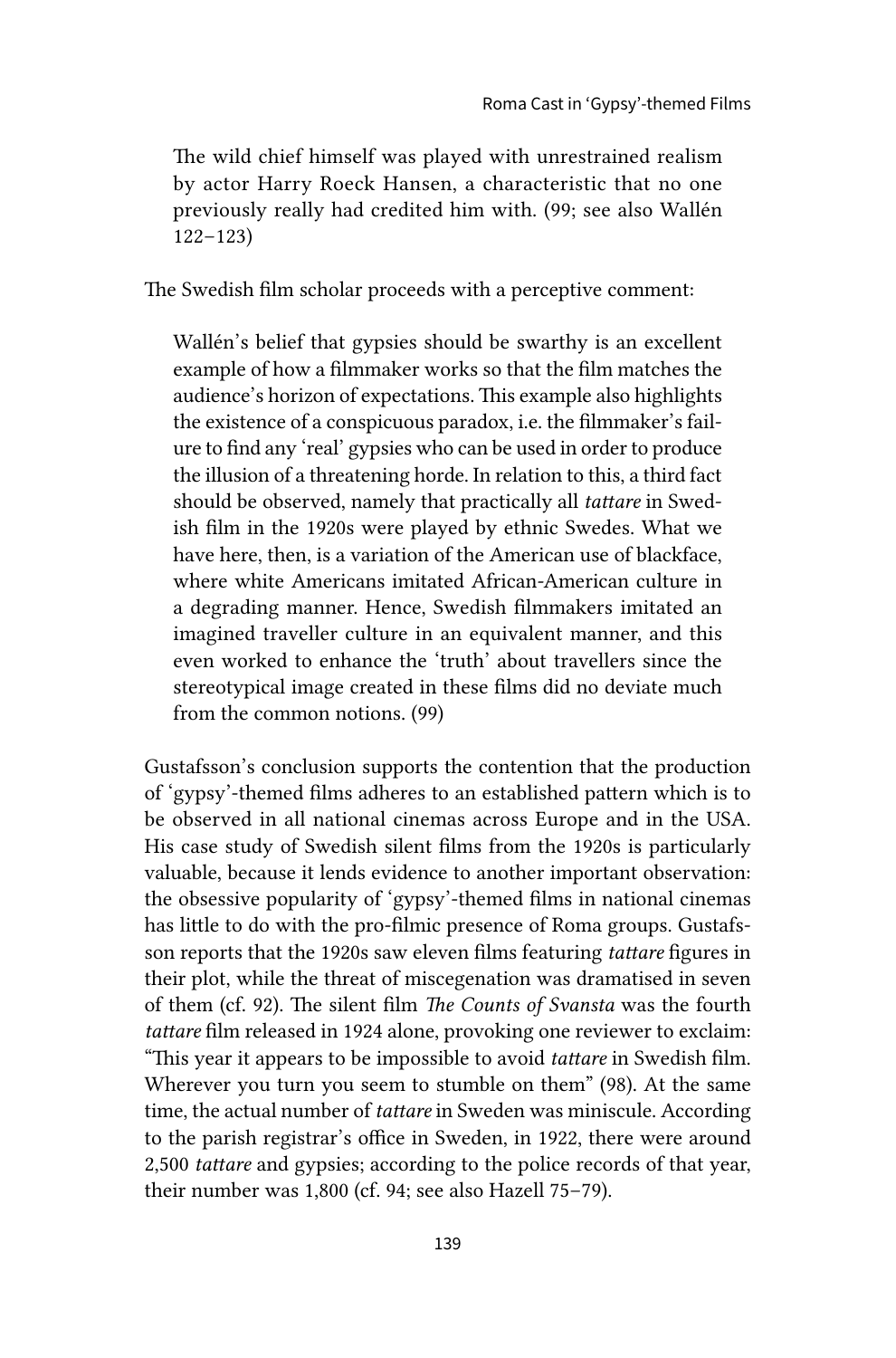As to the industry's demand for swarthy types, another interesting case in point is the German TV production *Frau Roggenschaubs Reise* (2015, Dir. Kai Wessel). This well-intended fiction film does not conceal its didactic aim, yet still it succeeds in exposing – in a humorously self-reflexive way – the antigypsy attitudes that pervade contemporary German society. The comedy derives from the aptly staged conflict between a Sinto family, the Mandels, and an unabashedly racist elderly German lady going by the name of Rosemarie Roggenschaub. Sasha Mandel, the Sinto family's artistic son, is the main character, who has to bear the brunt of Frau Roggenschaub's racist attitudes and petty schemes. The film producers take public pride in the fact that Romana and Fernando Weiss and their children, a real Sinto family, perform the roles of the Sinto family in the film. Indeed, the casting accounts partly for the film's success, firstly by establishing a sense of 'authenticity', and secondly by adding a marketable element that boosts the film's publicity. Now, in terms of complexion and appearance, Romana Weiss (who plays the character of Gina Mandel, Sasha's mother) is not markedly different from Hannelore Hoger (a well-known German actress who plays the character of Frau Roggenschaub); the two women often appear juxtaposed in the same frame, and, on the whole, there is no contrasting dissimilarity between the Sinti and the German cast. However, the role of the main character Sasha Mandel, the Sinto whose face receives the greatest exposure during the film and who inevitably comes to be associated with the minority, is given to the actor Rahul Chakraborty. As his surname betrays, Chakraborty is not one of the publicly celebrated Sinti amateurs featuring in the film but happens to be a professional Berlin-based actor. His official actor's profile published on the online casting networks *filmmakers.de* and *castforward.de* describes his appearance in the following terms: dark brown hair, brown eyes, Asian/Far Eastern ethnic type.<sup>82</sup> The description tells us that Rahul Chakraborty, the actor in the leading role, has a recognisably non-European appearance. By choosing him for the lead, the film casting achieves two visual effects that are at loggerheads with its anti-racist message. It de-Europeanises the minority by opting for a lead actor of an "Asian ethic type", while at the same time it cleverly

<sup>82</sup> In the meantime, the description of the 'ethnic' types that Rahul Chakraborty presents in his portfolio has been widened to "Arabisch, Asia/Fernost, Balkan, Gemischte Herkunft, Indisch, Latino, Maghrébin, mittel-/südamerikanischer Raum, Orientalisch, Romani" (*castforward.de*, Web. 20 Feb 2019).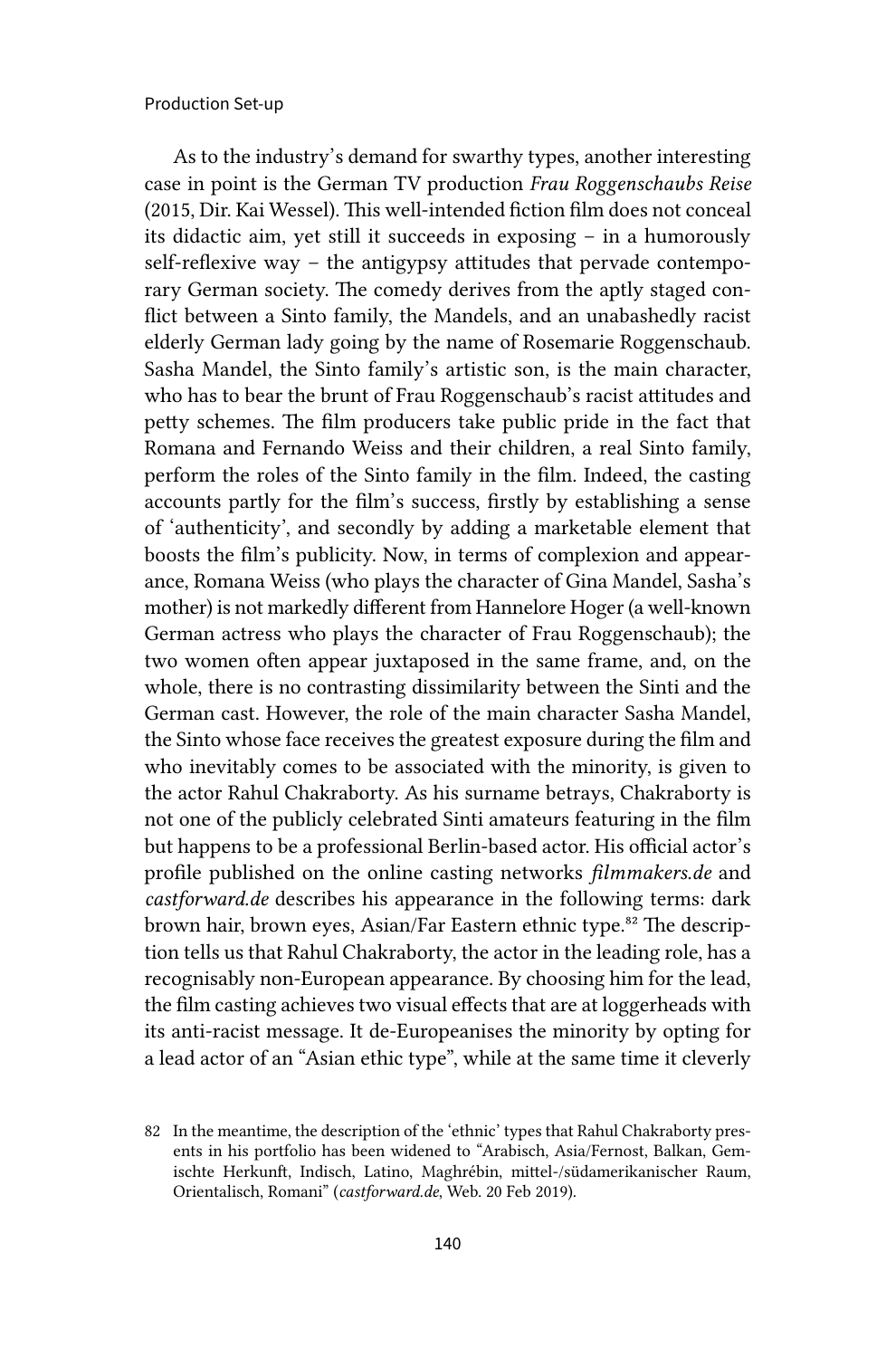vouches for the 'reality' of the storyworld it constructs by ensuring the presence of an actual Sinto family.

'Gypsy'-themed films seldom make use of theatrical make-up to create a caricature of their 'gypsy' characters, and on this point they differ markedly from blackface minstrel shows; in these films, there are no exaggeratedly painted faces, lips, eyes, etc. When skin colour is an issue, filmmakers treat it as a decisive 'ethno-racial' marker in a realist style, thereby producing, consciously or not, a colour line of demarcation between the ethno-national majority and the minority. What often turns into a target of ridicule and is a direct outcome of the casting process are Roma – in supporting roles or in crowd scenes – chosen for their arresting appearance. Emil Loteanu makes positive use of this widespread authentication technique, opting for attractive, charismatic, albeit swarthy faces.<sup>83</sup> The same urge to create a gallery of memorable, allegedly authentic faces is evident in the highly influential works of Aleksandar Petrović, Dušan Hanák, Robert Duvall, Stole Popov, and Emir Kusturica. Unlike Loteanu, these filmmakers show a predilection for individuals distinguished by some physical abnormality, be it a body that is scarred, tattooed, or deformed by age or by a crippling illness, or be it a face that arrests because of its 'unnaturalness' (females with masculine features, for example), its unsightliness or a smile that reveals a mouth full of bad or missing teeth.

Finally, the documentary genre brings one more aspect to the issue of skin colour and its screen representations which needs to be considered here. If in 'gypsy'-themed films, the Roma cast are limited almost exclusively to dark types, in documentaries, fair-haired Roma are unabashedly exploited as sensational anomalies. A case in point is the Bulgarian documentary *Bread and TV (A Story about the Drive for Life)* (2013), directed by Georgi Stoev. As the title suggests, the film is conceived very much like a human show and it does reduce the portrait of the Roma community in the town of Kyustendil to a collection of human curiosities. The braggadocio filmmakers walk around the neighbourhood 'catching' stories on the street, without even considering it necessary to introduce their interviewees by name – a young man who was given up for adoption in the USA; an ex-convict whose hobby is

<sup>83</sup> In an interview, Svetlana Tomá mentions the extraordinary effort invested in the selection of the Roma extras for *Queen of the Gypsies* (1975): "All the rest, that is the extras for the crowd scenes, were picked by Emil Vladimirovich from around the Soviet Union. He looked for charisma in every… future… not even character but simply face on the screen, for it to be remembered" (*Queen* DVD).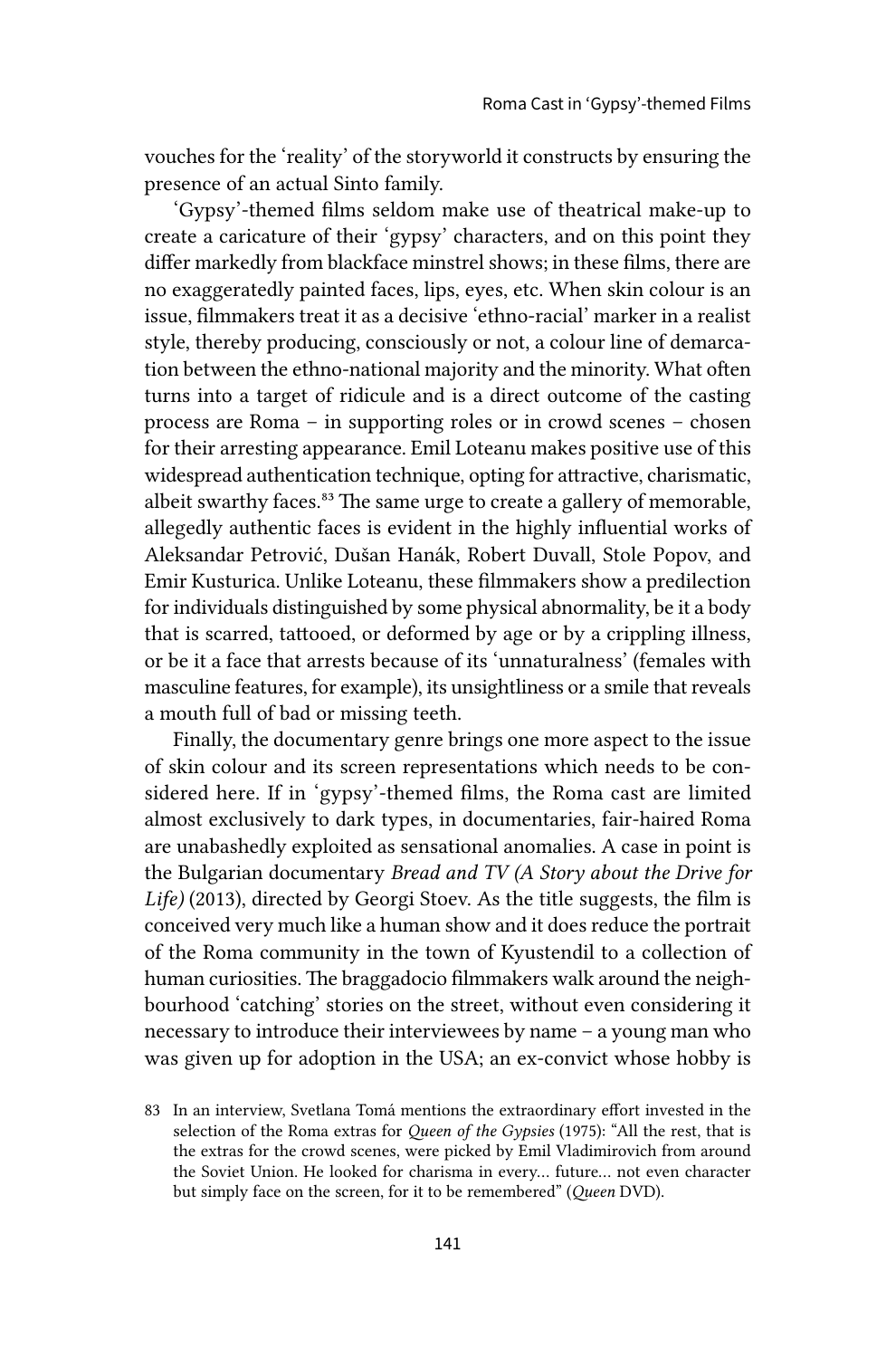breeding pigeons; a drug addict who converted to Christianity; a transvestite prostitute; two small girls abandoned by their parents; a man who went to work in Holland and set up his own business by buying a paving machine, etc. One of the filmmakers' 'finds' is a blonde and blue-eyed young woman whose appearance is not only framed as one of the human anomalies in the film, but is also taken up by Bulgarian media and turned into a sensationalist newspaper headline: "A Blonde Roma Acts as a Reporter in *Bread and TV*" (cf. Slavova). By contrast, the Spanish campaign video *Yo no soy trapacero* (2015, Dir. Sebastián Ántico), an instance of Roma self-representation, offers a radical counterpoint to the widespread view that Roma individuals can belong only to the 'non-white' spectrum of human skin colours. The film features ten children, girls and boys, who are introduced with their names and personal interests and whose appearance runs the gamut from blueeyed blonds to swarthy brunets. To my knowledge, this campaign video and its sequel *Telebasura no es realidad* (2016) are the only films of documentary value that make a conscious effort to show the broad diversity of individuals within the Roma minority in a normal mode. Both films are part of a campaign initiated by the Spanish State Council of the Roma People and are aimed at changing the discriminatory definition of the word "gitano" in the Spanish dictionary (cf. Melchor).

## 5.5 The Power Added by Digital Technology

If we return now to the encounter between Jim Crow and "Daddy" Rice, we can also consider the psychological aspect of the dialogic exchange that remains out of sight. The scene is indicative of the emotional experience of the 'non-white' subject, one that remains out of public view: Jim Crow's eagerness to participate as a spectator or an actor, followed by his frustration at being shut out, divested of his clothes and cultural possessions, and left alone in the shadow of the stage. To add insult to injury, the psychological pain of ostracism is coupled with physical violence, as the narrator in Greg Palmer's documentary *Vaudeville* (1997) explains:

Blacks had little power to protest their characterizations although many tried. Whites could parody them but they could parody no one but themselves. At the same time, African-Americans were being lynched by the hundreds and shunned by mainstream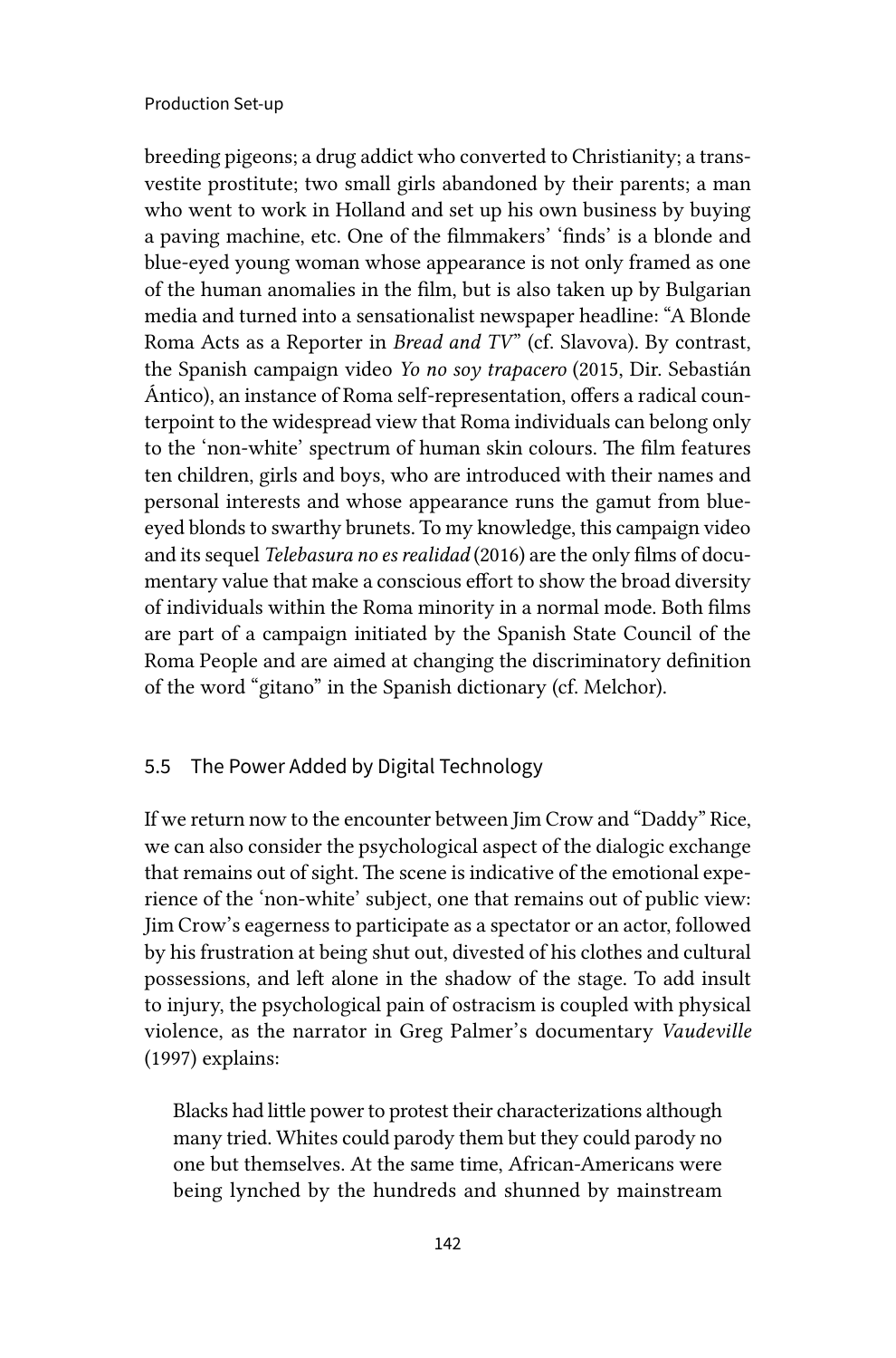society. They were the subjects of the most popular music of the time, so called Coon songs, that minstrel shows depicted black life as free and non-threatening to anyone.

The situation of the African-American minority in the United States is in many ways different to that of Roma in Europe and yet, all differences aside, it is not difficult to see that both groups are at the receiving end of the same schizophrenic attitude: a widespread fascination with their music and vaudeville/screen presence coupled with brutality towards the actual people. In Europe, violence against perceived 'gypsies' has a centuries-old history and specific subtler forms. Nowadays, there are growing mountains of scientific studies and journalistic investigations that report on it.

However, since the focus here is on screen images, I consider in conclusion one case of brutality, in which the camera is a crucial partner in crime. (With this example, we are leaving the realm of artistic depictions of 'gypsy' figures.) The short self-made film documents a violent encounter between two Bulgarian adolescents – Angel Kaleev, 24, who belongs to the national majority, and 17-year-old Mitko Yonkov, who belongs to the Roma minority; the place of encounter is Ovchepoltsi, a village near the southern town of Pazardzhik (cf. "Gospodari"). The dialogic exchange between the two youngsters deserves detailed scrutiny here as it exposes in a new light the brutal violence (psychological, physical and symbolic) that underpins the relations between the national majority and the minority. In the background of the encounter is Mitko's statement that he is Angel's equal. Angel interprets these words as an insult and decides to take action to remedy this, whereby he confronts Mitko with his phone camera and films a miniature spectacle of humiliation. Angel conceives, directs and documents a routine of subjugation, in which he is both the bully and the filmmaker. The young man stays anonymous – his face remains off-screen – but the viewer is exposed to his point of view, which coincides with that of the camera, and to his hostile voice showering Mitko with (rhetorical) questions, commands, curses and threats. In an attempt to reinstate the social hierarchy that Mitko's utterance has disavowed, Angel sets up a short spectacle of notable complexity. Structurally it is modelled on a perverse military drill, in which Angel commands Mitko to lie down on the ground and then to stand up, while punching the boy when he is upright and kicking him in the face and stomach when he is down on the ground. The routine is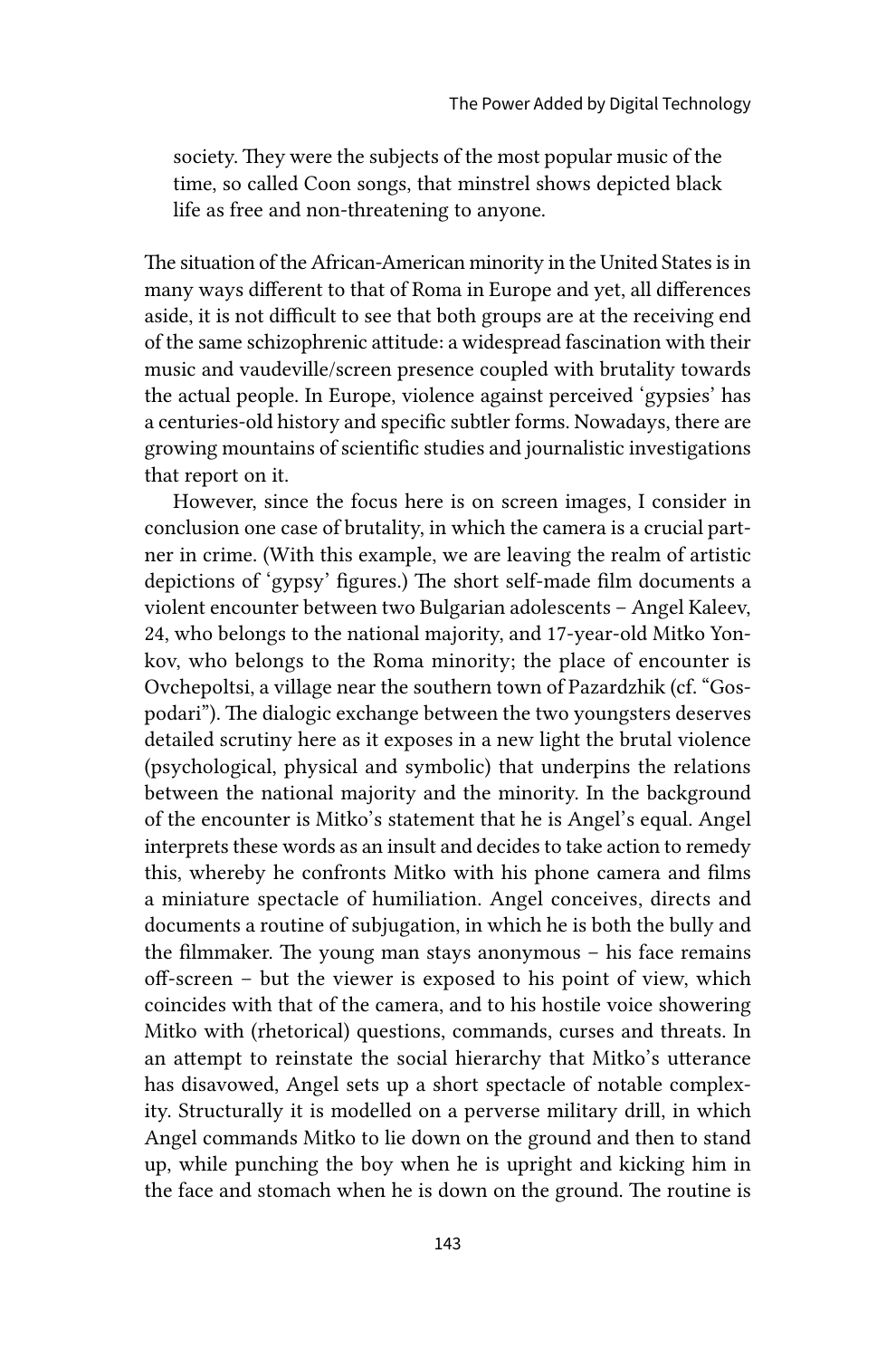repeated twice. There is also one question that Angel incessantly shouts out and which is apparently the crux of the matter for him: "What did you say, that I am your equal? Am I a Gypsy?" Only when Mitko manages to formulate the desired answer, namely that Angel is not a Gypsy, is the situation rectified and the filming stops. The footage, which lasts a mere 2'38 minutes, was uploaded in April 2016 by its creator and gathered more than 100,000 views in less than 36 hours ("Bulgarian"). As such, Angel's video represents a rare and surprising instance of crude honesty: it is as if the perpetrator<sup>84</sup> has unwittingly directed the spotlight onto the public unconscious, according to whose sadistic imagination European national identity is asserted through a ritual subjugation, denigration and negation of the 'gypsy' Other. The concentration of power in Angel's position allows him to create an artefact of alarming quality, in which the on-stage and off-stage perspectives on the spectacle of 'white' supremacy are merged. Racist violence is no longer only a symbolic act (a representation) which relies on the mediation of art for its expression, as in blackface minstrelsy or in 'gypsy'-themed films. But it also unfolds as a bloody act in real life; this act is simultaneously objectified and commodified by the camera, and exponentially multiplied via digital technology, re-enacted with each and every online replaying of the film.

## 5.6 Conclusion

To wrap up the findings in this chapter, the analysis of the production set-up lays bare the asymmetry of power in matters of filmic representation and the lack of dialogue that characterise the production phase of 'gypsy'-themed films. All decisions concerning script, direction, camerawork, costuming and props, editing, and music are taken by

<sup>84</sup> The European Roma Rights Centre reports that on 11 July 2016 the District Court of Pazardzhik found Angel Kaleev guilty of using ethnically motivated violence against a person (Article 162. para. 2, Criminal Code), and of inflicting minor bodily harm with xenophobic and 'hooligan' motives (Article 131. para 1, p. 12, CC). According to the ERRC, this is the first time a criminal court has made a decision that acknowledges a racially motivated attack against an ethnic minority in Bulgaria. The court, after an agreement between the prosecution and the defence, sentenced Angel Kaleev to only eleven months of imprisonment, which was deferred to a probationary period of three years with four months of community service (ERRC).